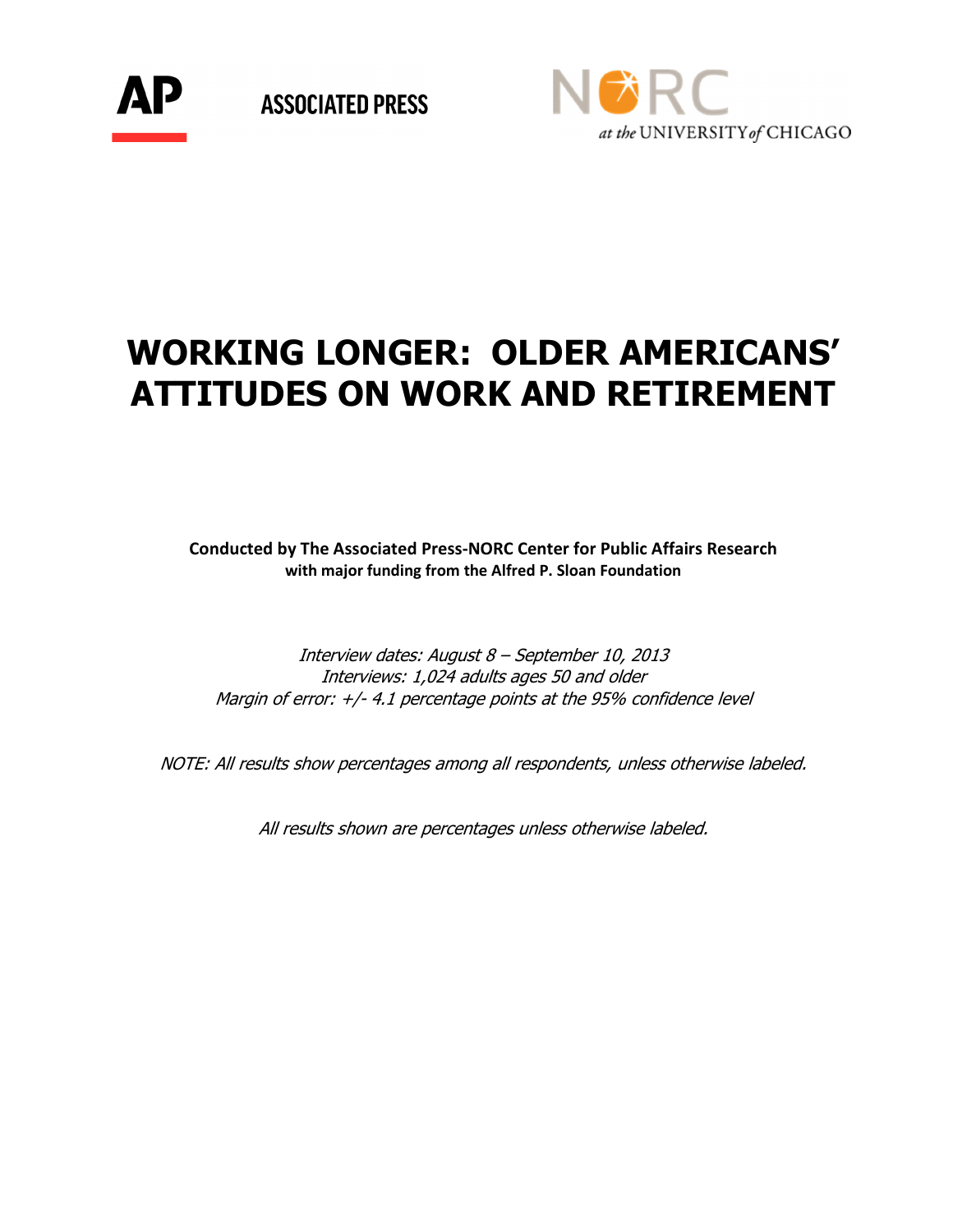# O1. Generally speaking, would you say that things in this country are headed in the right direction or in the wrong direction?

|                          | AP-NORC       |
|--------------------------|---------------|
|                          | 8/8-9/10/2013 |
| <b>Right direction</b>   | 32            |
| Wrong direction          | 62            |
| Don't know (DO NOT READ) | 5             |
| Refused (DO NOT READ)    |               |
| $N =$                    |               |

#### WORK AND RETIREMENT PLANS

#### Q1A. Are you currently employed full-time, part-time, or are you not currently employed?

|                                              | AP-NORC       |
|----------------------------------------------|---------------|
|                                              | 8/8-9/10/2013 |
| Full-time                                    | 35            |
| Part-time                                    | 11            |
| Not employed                                 | 27            |
| Retired (DO NOT READ)                        | 24            |
| On medical leave or disability (DO NOT READ) | ς             |
| Don't know (DO NOT READ)                     |               |
| Refused (DO NOT READ)                        |               |
| $N =$                                        | 1.024         |

Asked among those saying "Not employed" in Q1A

Q1B. Are you retired, temporarily unemployed and looking for work, a homemaker or student, on medical leave or disability, or something else?

|                                             | AP-NORC       |
|---------------------------------------------|---------------|
|                                             | 8/8-9/10/2013 |
| Retired                                     | 39            |
| Temporarily unemployed and looking for work | 11            |
| Homemaker                                   | 14            |
| Student                                     |               |
| On medical leave or disability              | 30            |
| Something else                              | 5             |
| Don't know (DO NOT READ)                    |               |
| Refused (DO NOT READ)                       |               |
| $N =$                                       | 332           |



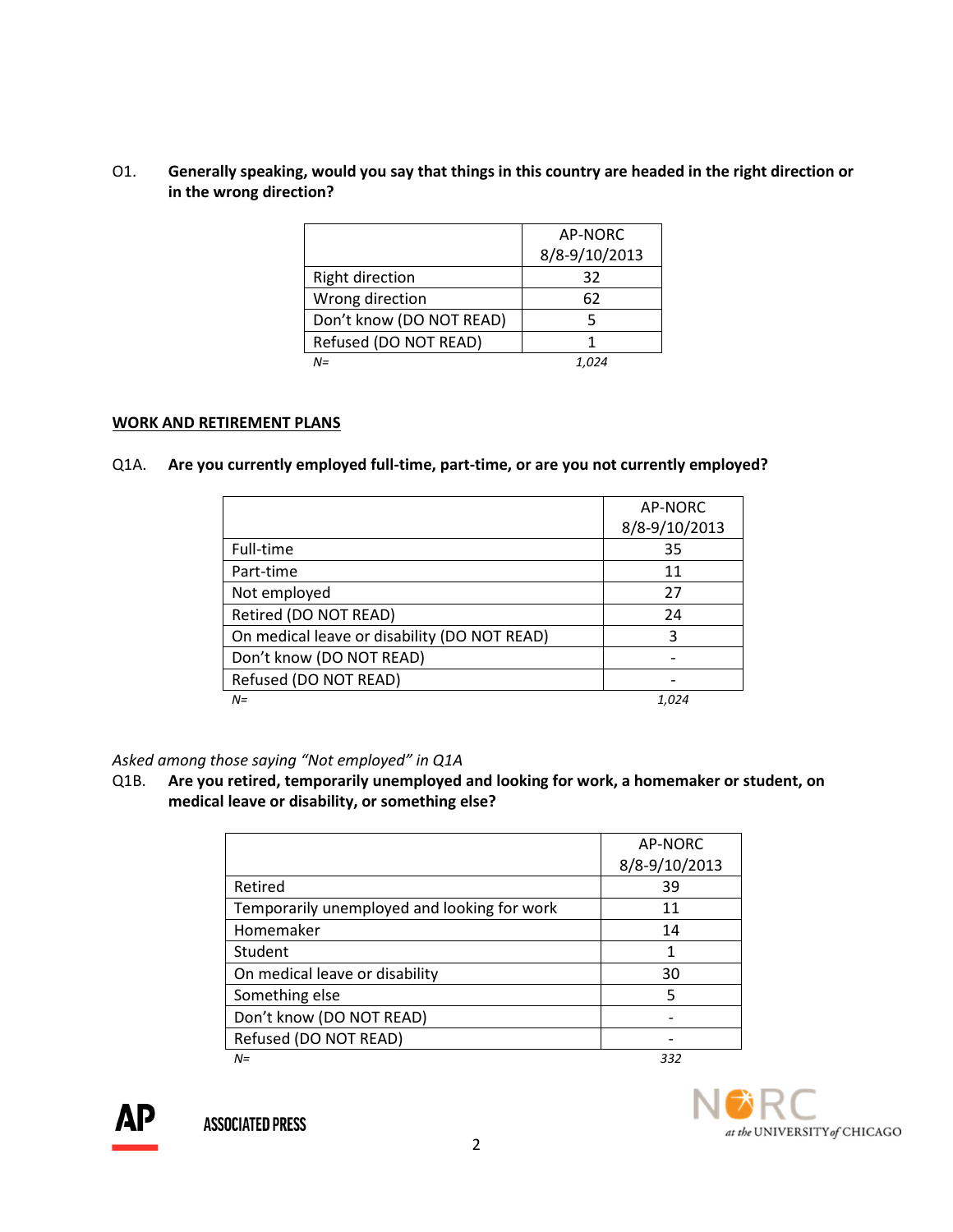# Asked among those saying "Temporarily unemployed and looking for work" in Q1B Q1E. Did you quit your last job, were you laid off, or something else?

# Q1B/Q1E combined

|                                             | AP-NORC       |
|---------------------------------------------|---------------|
|                                             | 8/8-9/10/2013 |
| Temporarily unemployed and looking for work | 11            |
| Quit                                        | 3             |
| Laid off                                    | 4             |
| Something else                              | 2             |
| All others                                  | 89            |
| Don't know (DO NOT READ)                    |               |
| Not applicable (DO NOT READ)                |               |
| Refused (DO NOT READ)                       |               |
| $N =$                                       | 332           |

Asked among those saying "Temporarily unemployed and looking for work" in Q1B Q2. For how long have you been unemployed, in years and months?

# Q1B/Q2 combined

|                                             | AP-NORC       |
|---------------------------------------------|---------------|
|                                             | 8/8-9/10/2013 |
| Temporarily unemployed and looking for work | 11            |
| Less than 1 year                            | 4             |
| 1-2 years                                   | 4             |
| $3 + years$                                 | 3             |
| All others                                  | 89            |
| Mean (in months)                            | 23.4          |
| Median (in months)                          | 19.5          |
| Don't know (DO NOT READ)                    |               |
| Refused (DO NOT READ)                       |               |
| $N =$                                       | 332           |

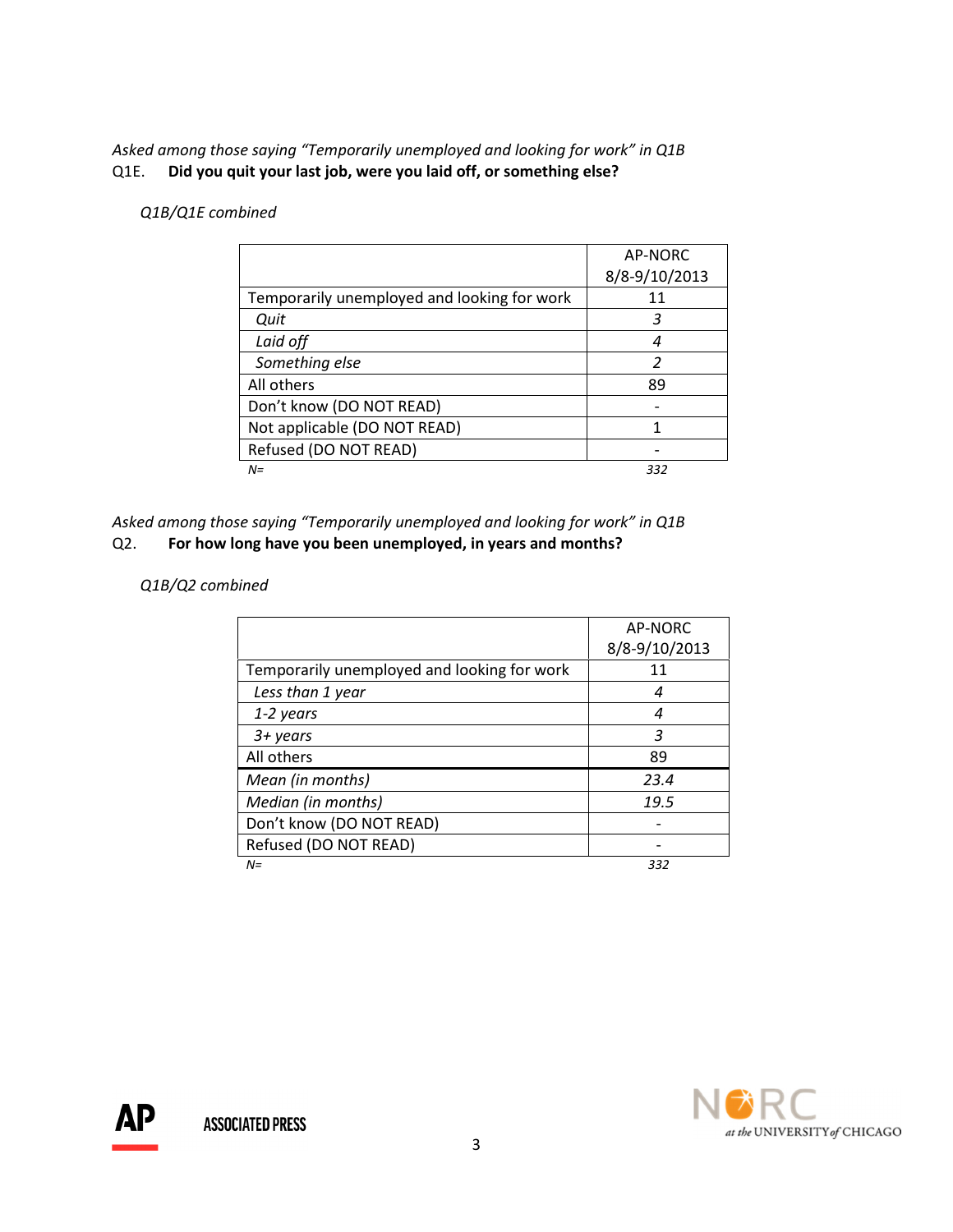# Asked among those saying "Retired" in Q1A or Q1B Q1D. Are you currently looking for work or not?

|                               | AP-NORC       |
|-------------------------------|---------------|
|                               | 8/8-9/10/2013 |
| Yes                           |               |
| No                            | 95            |
| Already working (DO NOT READ) |               |
| Don't know (DO NOT READ)      |               |
| Refused (DO NOT READ)         |               |
| $N =$                         | 500           |

# Asked among those not saying "Retired" in Q1A or Q1B

# Q3. Regardless of whether you are working or not, do you consider yourself retired, or not?

|                          | AP-NORC       |
|--------------------------|---------------|
|                          | 8/8-9/10/2013 |
| Yes                      | 24            |
| No                       | 76            |
| Don't know (DO NOT READ) |               |
| Refused (DO NOT READ)    |               |
| $N =$                    | 524           |

System variable created WORK STATUS

|                                                          | AP-NORC       |
|----------------------------------------------------------|---------------|
|                                                          | 8/8-9/10/2013 |
| Working and not on medical leave / disability or retired | 40            |
| On medical leave/disability                              | 2             |
| Completely retired (not working)                         | 44            |
| Retired and working                                      | 5             |
| Retired and looking for work                             |               |
| Temporarily unemployed and looking for work              | 3             |
| Not working for other reasons                            | 3             |
| $N =$                                                    | 1.024         |

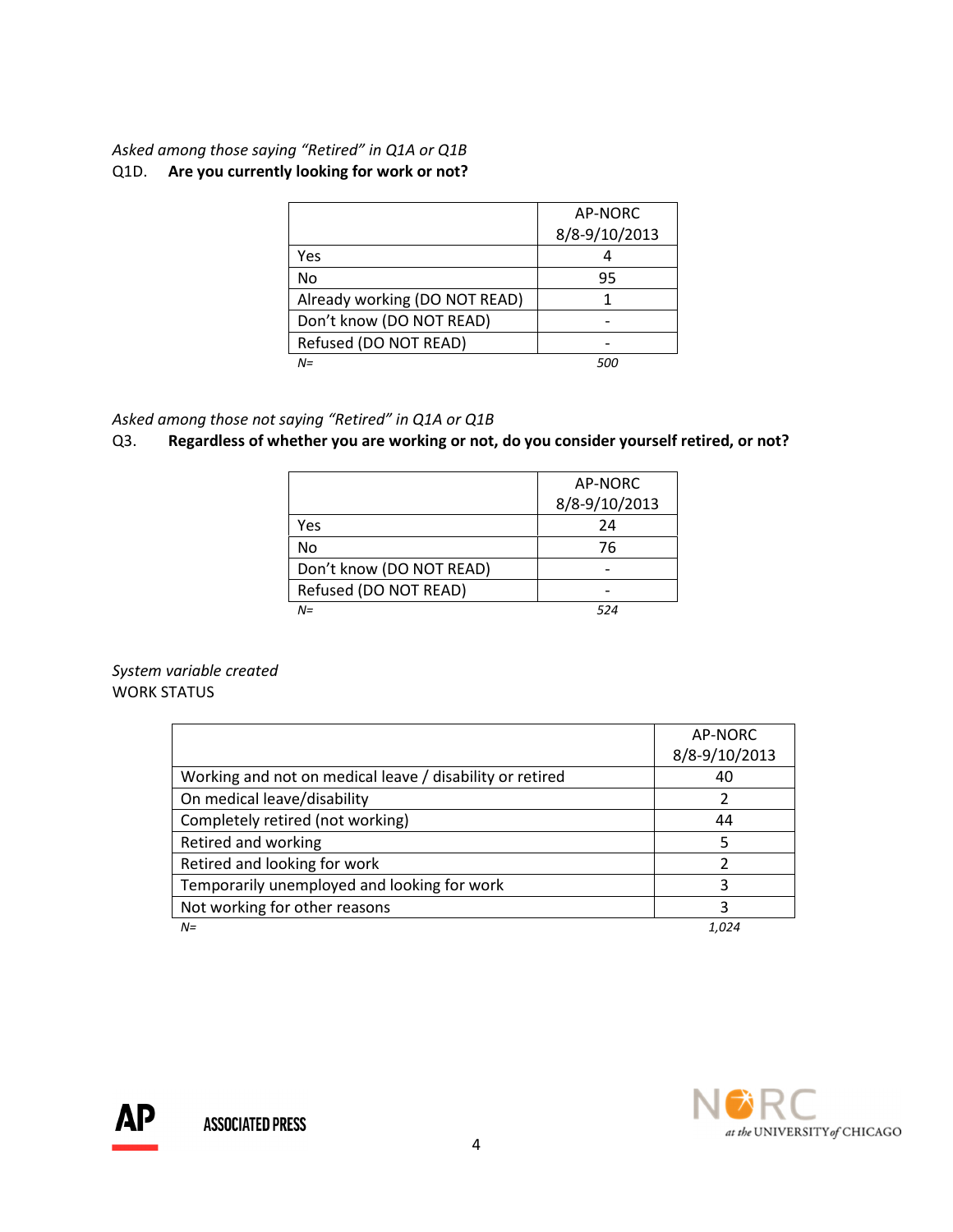Asked of completely retired, retired and working, retired and looking for work Q3A. Did you retire by choice or did you feel you had no choice except to retire?

|                          | AP-NORC       |
|--------------------------|---------------|
|                          | 8/8-9/10/2013 |
| By choice                | 67            |
| Had no choice            | 33            |
| Don't know (DO NOT READ) | $\ast$        |
| Refused (DO NOT READ)    | $\ast$        |
| $N =$                    |               |

Asked of completely retired, retired and working, retired and looking for work Q3B. For how long have you been retired, in years and months?

|                          | AP-NORC       |
|--------------------------|---------------|
|                          | 8/8-9/10/2013 |
| Less than 5 years        | 34            |
| 5-10 years               | 30            |
| 11 years or more         | 36            |
| Mean (in months)         | 120           |
| Median (in months)       | 89.6          |
| Don't know (DO NOT READ) |               |
| Refused (DO NOT READ)    |               |
| $N =$                    | 616           |

Asked of those working, on medical leave, completely retired, retired and working or not working for other reasons

#### Q4. Have you searched for a job in the last five years or not?

|                          | AP-NORC       |
|--------------------------|---------------|
|                          | 8/8-9/10/2013 |
| Yes                      | 22            |
| No                       | 78            |
| Don't know (DO NOT READ) | $\ast$        |
| Refused (DO NOT READ)    |               |
| $N =$                    | 1.024         |



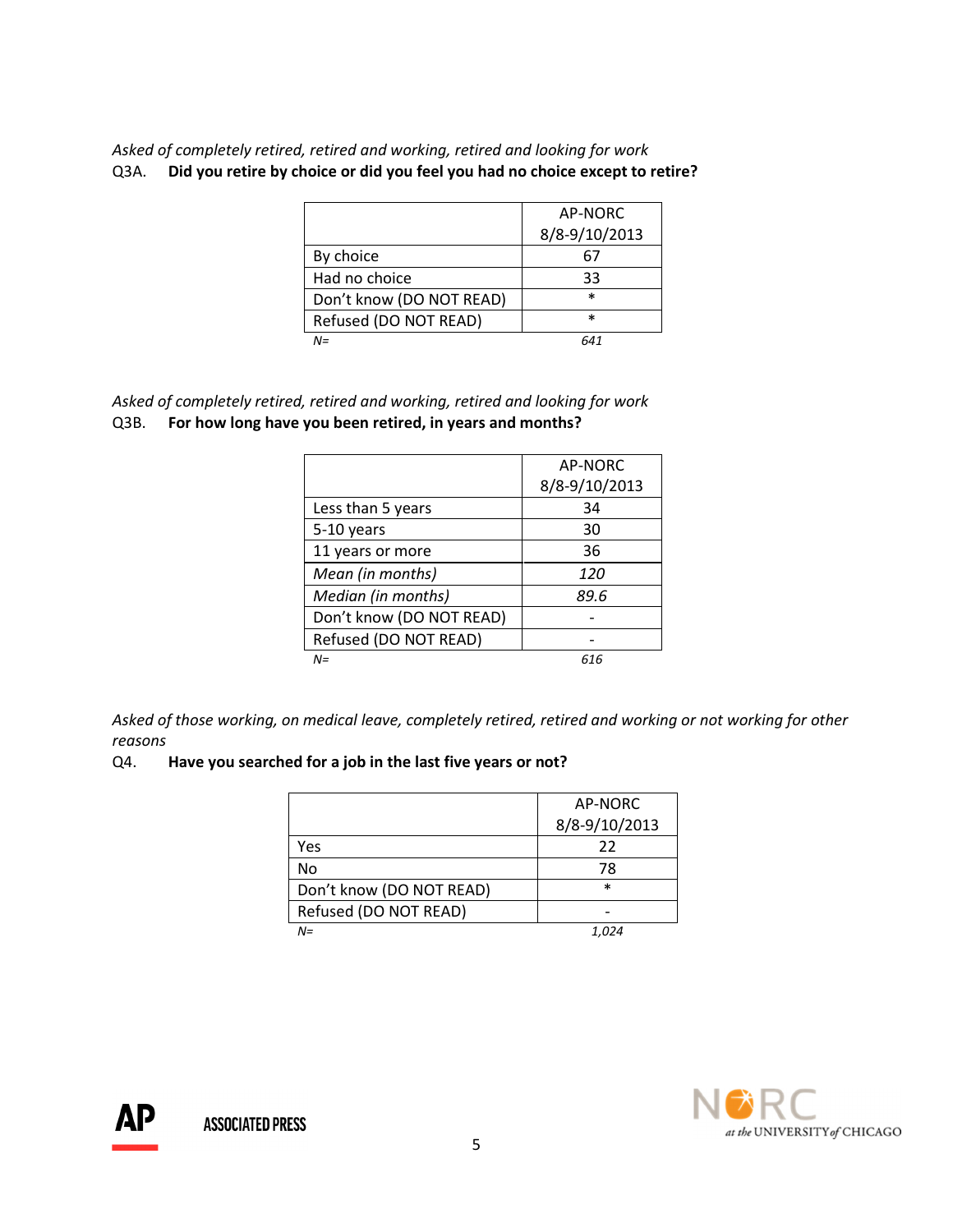## Asked of all who have looked for a job at any point in the last five years Wording if temporarily unemployed and looking for work

# Q5A. What is the main reason why you are searching for a job?

#### Wording if not temporarily unemployed

What was the main reason why you searched for a job in the last five years?

# [Open-ended question coded into pre-codes]

|                                                         | AP-NORC        |
|---------------------------------------------------------|----------------|
|                                                         | 8/8-9/10/2013  |
| Need extra income                                       | 40             |
| Laid off from a job                                     | 18             |
| Wanted a better salary                                  | 7              |
| Just wanted to be doing something - leaving the house   | 6              |
| Wanted benefits/better benefits                         | 4              |
| Wanted to change career path/type of work               | 4              |
| Unhappy at your job                                     | 3              |
| Retired, but wanted to continue working                 | $\overline{2}$ |
| Quit a job                                              | 2              |
| Relocation                                              | 2              |
| Wanted less physical work                               | 2              |
| Unhappy with boss                                       | 1              |
| Wanted a job with different/fewer hours                 | 1              |
| Too much stress at previous/current job                 |                |
| Unable to keep up with technology/advances in the field |                |
| Unhappy with co-workers                                 |                |
| No room to advance/no opportunities to move up          |                |
| Wanted to work for a different employer                 | 1              |
| Wanted less mentally challenging work                   |                |
| Other, specify                                          | 7              |
| Don't know (DO NOT READ)                                |                |
| Not applicable/No other reason (DO NOT READ)            | 1              |
| Refused (DO NOT READ)                                   |                |
| $N=$                                                    | 183            |

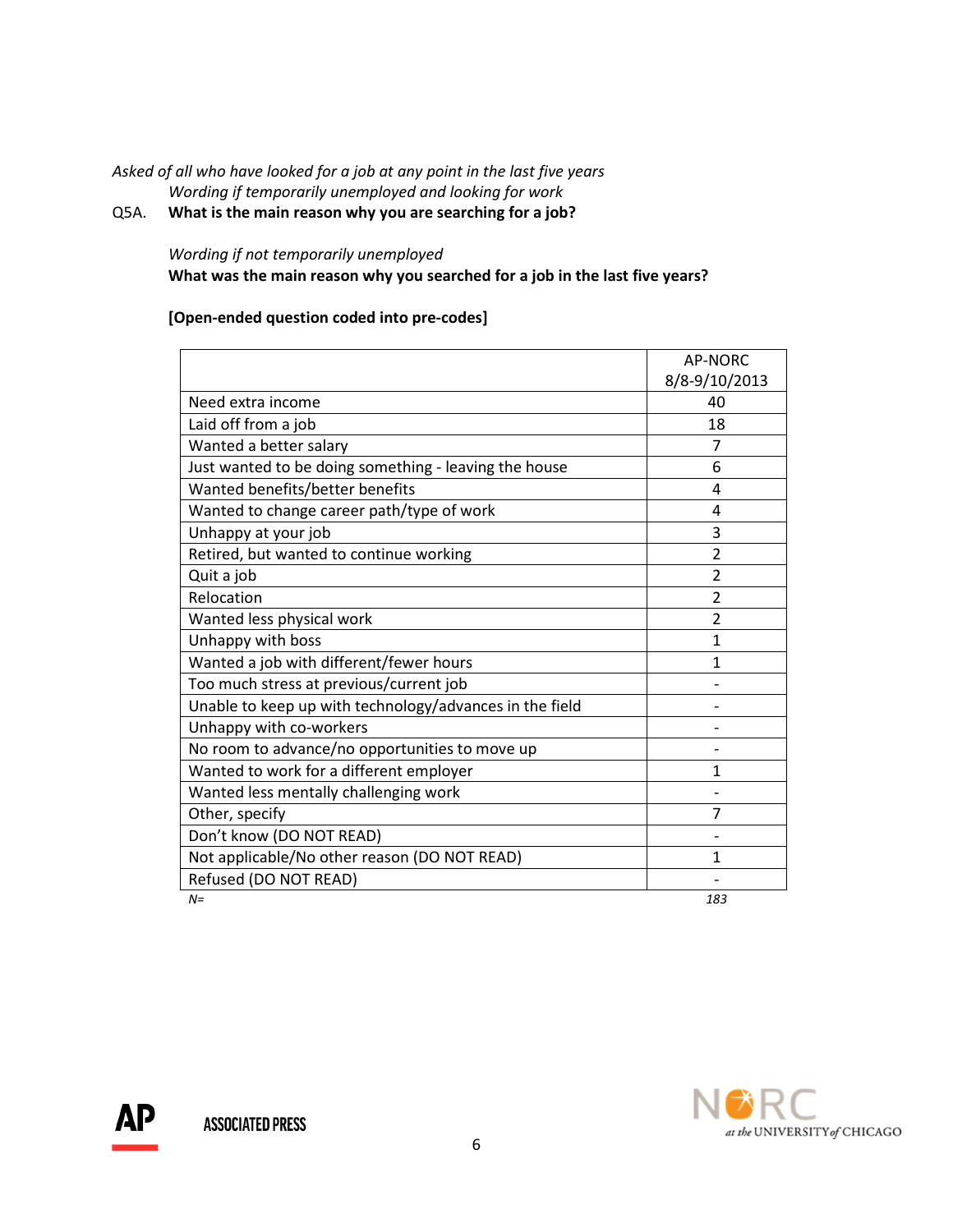# Q5A/Q5B/Q5C combined.

Asked of all who have looked for a job at any point in the last five years Wording if temporarily unemployed and looking for work

Q5A. What is the main reason why you are searching for a job?

Wording if not temporarily unemployed What was the main reason why you searched for a job in the last five years?

Wording if temporarily unemployed

Q5B. Are there any other reasons why you are searching for a job? [Follow-up prompt from Q5A]

Wording if not temporarily unemployed Are there any other reasons why you searched for a job in the last five years? [Follow-up prompt from Q5A]

Q5C. Anything else? [Follow-up prompt from Q5A]

## [MULTIPLE RESPONSES POSSIBLE, PERCENTAGES SUM TO GREATER THAN 100%.]

|                                                         | AP-NORC        |
|---------------------------------------------------------|----------------|
|                                                         | 8/8-9/10/2013  |
| Need extra income                                       | 63             |
| Laid off from a job                                     | 19             |
| Just wanted to be doing something - leaving the house   | 14             |
| Wanted a better salary                                  | 11             |
| Retired, but wanted to continue working                 | 5              |
| Unhappy at your job                                     | 5              |
| Wanted benefits/better benefits                         | 5              |
| Relocation                                              | 5              |
| Wanted to change career path/type of work               | 4              |
| Quit a job                                              | $\overline{2}$ |
| Too much stress at previous/current job                 | $\overline{2}$ |
| No room to advance/no opportunities to move up          | $\overline{2}$ |
| Wanted less physical work                               | $\overline{2}$ |
| Wanted a job with different/fewer hours                 | $\overline{2}$ |
| Unhappy with boss                                       | $\mathbf{1}$   |
| Wanted to work for a different employer                 | 1              |
| Unhappy with co-workers                                 |                |
| Unable to keep up with technology/advances in the field |                |
| Wanted less mentally challenging work                   |                |
| Other, specify                                          | 17             |
| Don't know (DO NOT READ)                                | 4              |
| Not applicable/No other reason (DO NOT READ)            | 1              |
| $N=$                                                    | 183            |

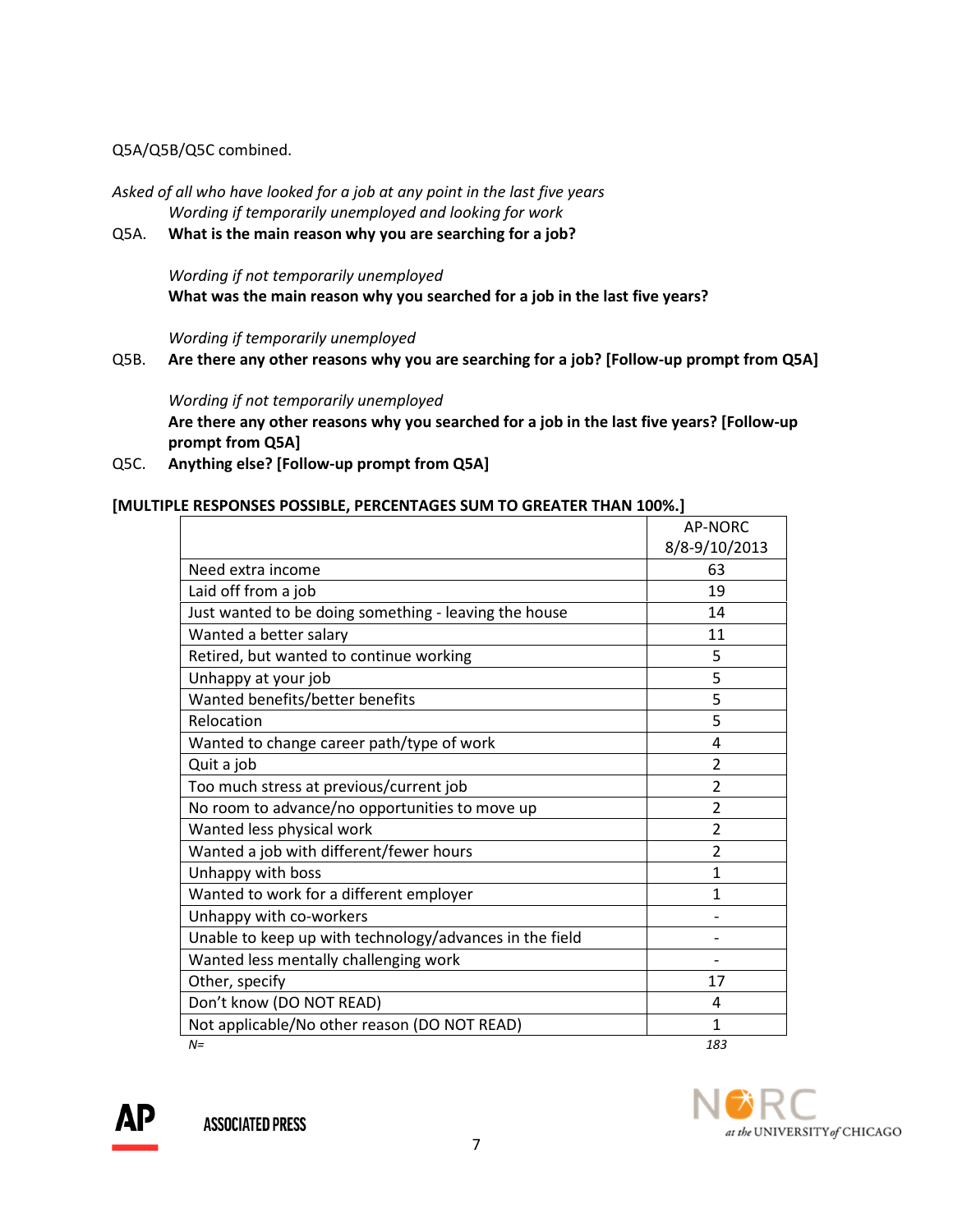#### Asked of all who have looked for a job at any point in the last five years Wording if temporarily unemployed

Q6. Would you say that your job search has been easy, difficult, or neither easy nor difficult?

# Wording if not temporarily unemployed

Would you say that your job search was easy, difficult, or neither easy nor difficult?

# IF R SAYS EASY: Would you say very easy or moderately easy? IF R SAYS DIFFICULT: Would you say very difficult or moderately difficult?

|                            | AP-NORC       |
|----------------------------|---------------|
|                            | 8/8-9/10/2013 |
| Very/moderately easy       | 25            |
| Very easy                  | 8             |
| Moderately easy            | 17            |
| Neither easy nor difficult | 19            |
| Moderately/very difficult  | 55            |
| Moderately difficult       | 20            |
| Very difficult             | 35            |
| Don't know (DO NOT READ)   |               |
| Refused (DO NOT READ)      | 1             |
| $N =$                      | 183           |



АP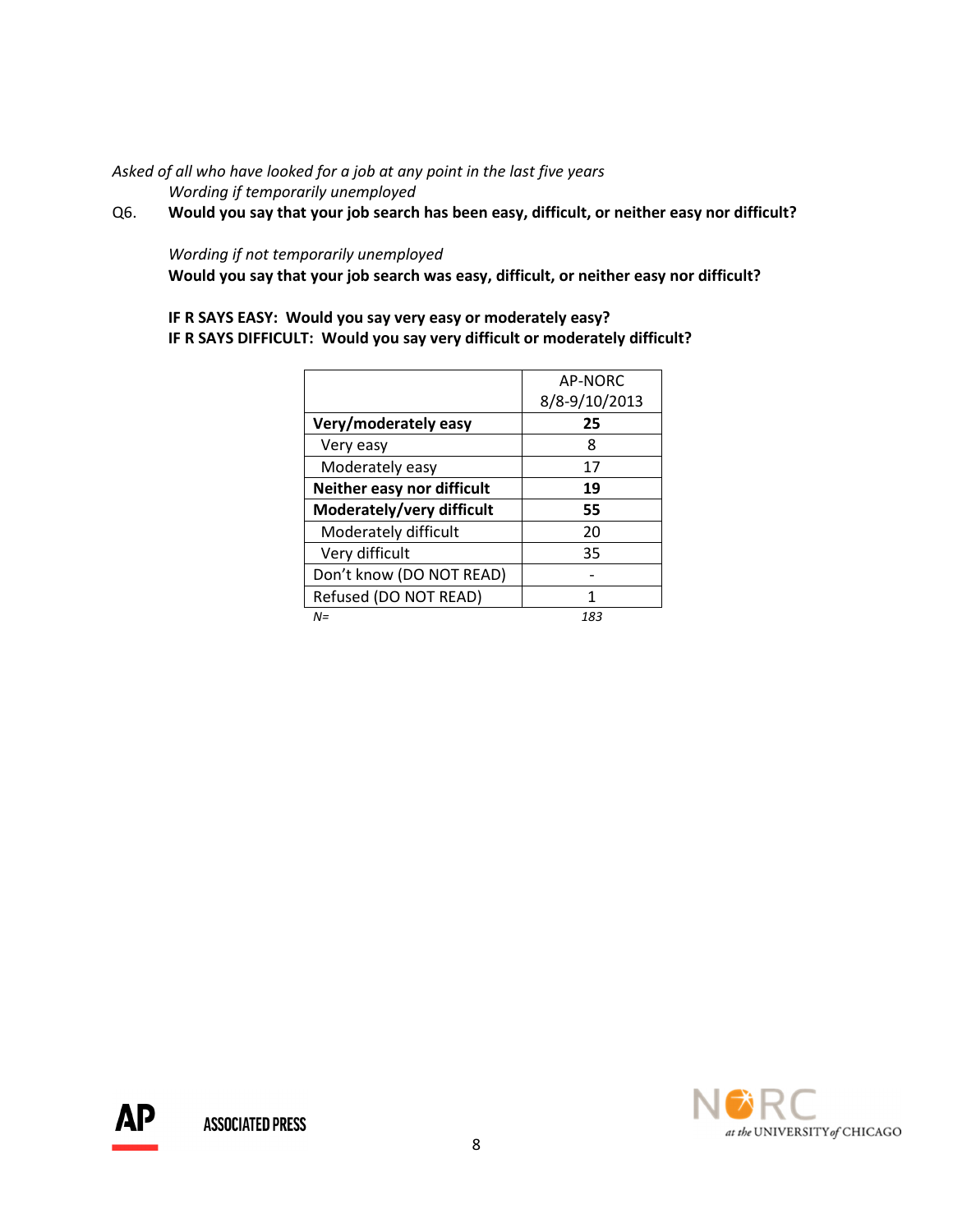Asked of all who have looked for a job at any point in the last five years Wording if temporarily unemployed

Q7A. While you've been searching for a job, have you experienced any of the following or not? How about...

#### Wording if not temporarily unemployed

 When you searched for a job in the last five years, did you experience any of the following or not? How about...

# [INSERT ITEM, RANDOMIZE ORDER]

[PLEASE INSERT PARENTHESES AROUND THIS PART OF THE QUESTION AFTER THE FIRST ITEM IN THIS GRID HAS BEEN ANSWERED] Did you experience that, or not?

|                                                     |     |     |        | <b>Not</b>    |         |
|-----------------------------------------------------|-----|-----|--------|---------------|---------|
|                                                     |     |     |        | applicable/   |         |
|                                                     |     |     | Don't  | No other      |         |
| AP-NORC 8/8-9/10/2013                               | Yes | No. | know   | answer        | Refused |
| A lack of available jobs?                           | 69  | 28  |        | З             |         |
| A lack of jobs offering an adequate salary?         | 63  | 34  |        |               | $\ast$  |
| A lack of jobs offering adequate benefits?          | 53  | 39  | 3      | 4             |         |
| Feeling too old for the available jobs              | 45  | 54  |        |               |         |
| Employers being concerned about your age?           | 43  | 52  | 3      | $\mathcal{P}$ |         |
| A high demand for your skills?                      | 43  | 55  | $\ast$ | $\mathcal{P}$ |         |
| Not having the right skills for the available jobs? | 40  | 59  | 1      |               |         |
| Being told you were overqualified?                  | 32  | 67  |        | 1             |         |
| Not having the right degree or education?           | 35  | 62  | $\ast$ | $\mathcal{P}$ |         |
| A high demand for your experience?                  | 31  | 66  | 2      |               |         |

N=183

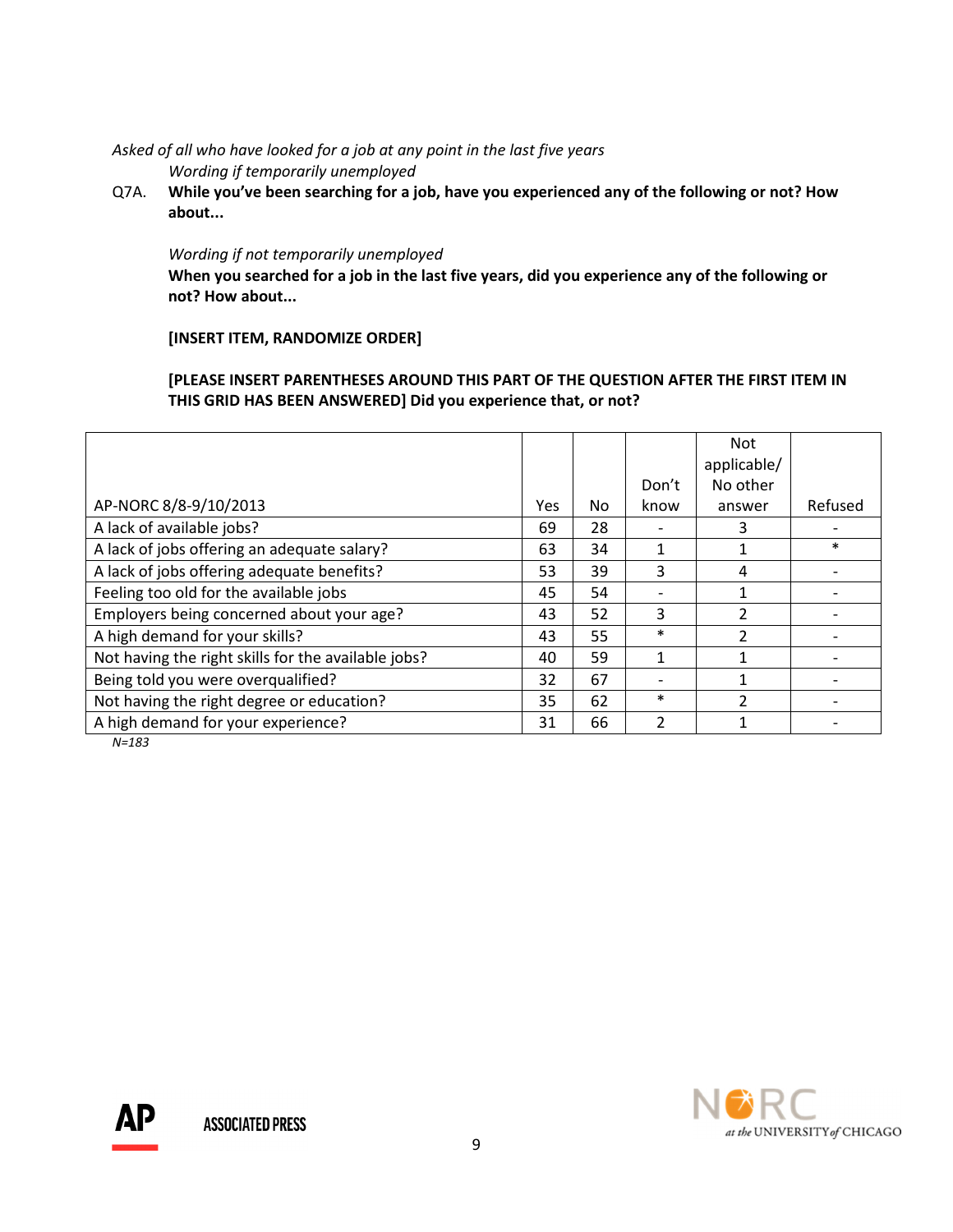Asked of all who have looked for a job at any point in the last five years Wording if temporarily unemployed

Q7B 1. While you've been searching for a job, what have you done, if anything, to increase your chances of being hired?

#### Wording if not temporarily unemployed

 When you were searching for a job, what did you do, if anything, to increase your chances of being hired?

- Q7B\_2. Did you do anything else to increase your chances of being hired?
- Q7B\_3. Anything else?

 [OPEN ENDED RESPONSE, UP TO 3 RESPONSES RECORDED. PERCENTAGES SUM TO GREATER THAN 100%.]

|                                                   | <b>AP-NORC</b> |
|---------------------------------------------------|----------------|
|                                                   |                |
|                                                   | 8/8-9/10/2013  |
| Worked on increasing skills/Went back to school   | 20             |
| Update resume/Sharpen interviewing tools          | 15             |
| Research on the Internet or otherwise             | 12             |
| Networking                                        | 11             |
| Filled out a lot of applications                  | 8              |
| Increase flexibility/willing to relocate          | $\overline{7}$ |
| Follow-up/Put a lot of effort into job search     | 7              |
| Job service/Employment agency/Professional advice | 7              |
| Professional appearance                           | 6              |
| Other                                             | 16             |
| Didn't do anything                                | 13             |
| Don't know                                        | 5              |
| No additional things                              | 16             |
|                                                   |                |

N=183

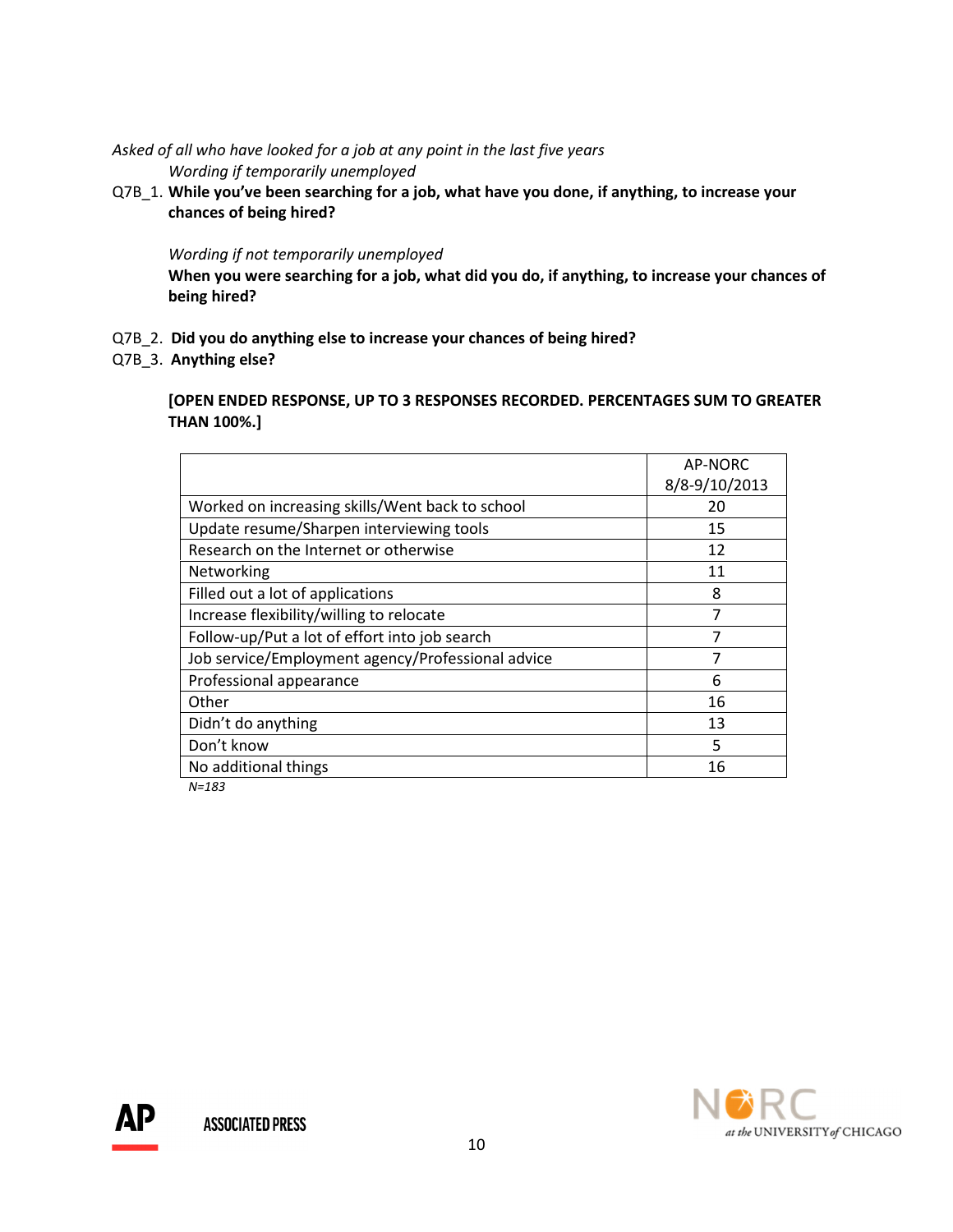Asked only among those who are working or retired and working

Q8. Over the last five years, has your pay increased, decreased, or stayed about the same?

|                              | AP-NORC       |
|------------------------------|---------------|
|                              | 8/8-9/10/2013 |
| <b>Total increased</b>       | 44            |
| Increased a lot              | 10            |
| Increased a little           | 34            |
| <b>Stayed about the same</b> | 38            |
| <b>Total decreased</b>       | 17            |
| Decreased a little           | 5             |
| Decreased a lot              | 11            |
| Don't know (DO NOT READ)     | $\ast$        |
| Refused (DO NOT READ)        | $\ast$        |
| $N =$                        | 367           |

 IF R SAYS INCREASED: Has it increased a lot or a little? IF R SAYS DECREASED: Has it decreased a lot or a little?

# Asked if not retired

Q9. Regardless of how far down the road it might be, how much thought, if any, have you given to your retirement years? Would you say a great deal, some, a little, or not much at all?

INTERVIEWER, IF NECESSARY: We mean what you'll do, how you will support yourself and so on.

|                                           |               | $AP-$              | $AP-$              |
|-------------------------------------------|---------------|--------------------|--------------------|
|                                           | AP-NORC       | LifeGoesStrong.com | LifeGoesStrong.com |
|                                           | 8/8-9/10/2013 | 3/4-13/2011        | 10/5-12/2011       |
| A great deal/Some                         | 74            | 79                 | 78                 |
| A great deal                              | 49            | 39                 | 41                 |
| Some                                      | 26            | 40                 | 37                 |
| A little/Not much at all                  | 25            | 21                 | 21                 |
| A little                                  | 14            | 11                 | 14                 |
| Not much at all                           | 11            | 10                 |                    |
| Not applicable/I don't work (DO NOT READ) |               |                    |                    |
| Don't know (DO NOT READ)                  | $\ast$        |                    |                    |
| Refused (DO NOT READ)                     |               | $\ast$             |                    |
| $N=$                                      | 383           | 820                | 832                |

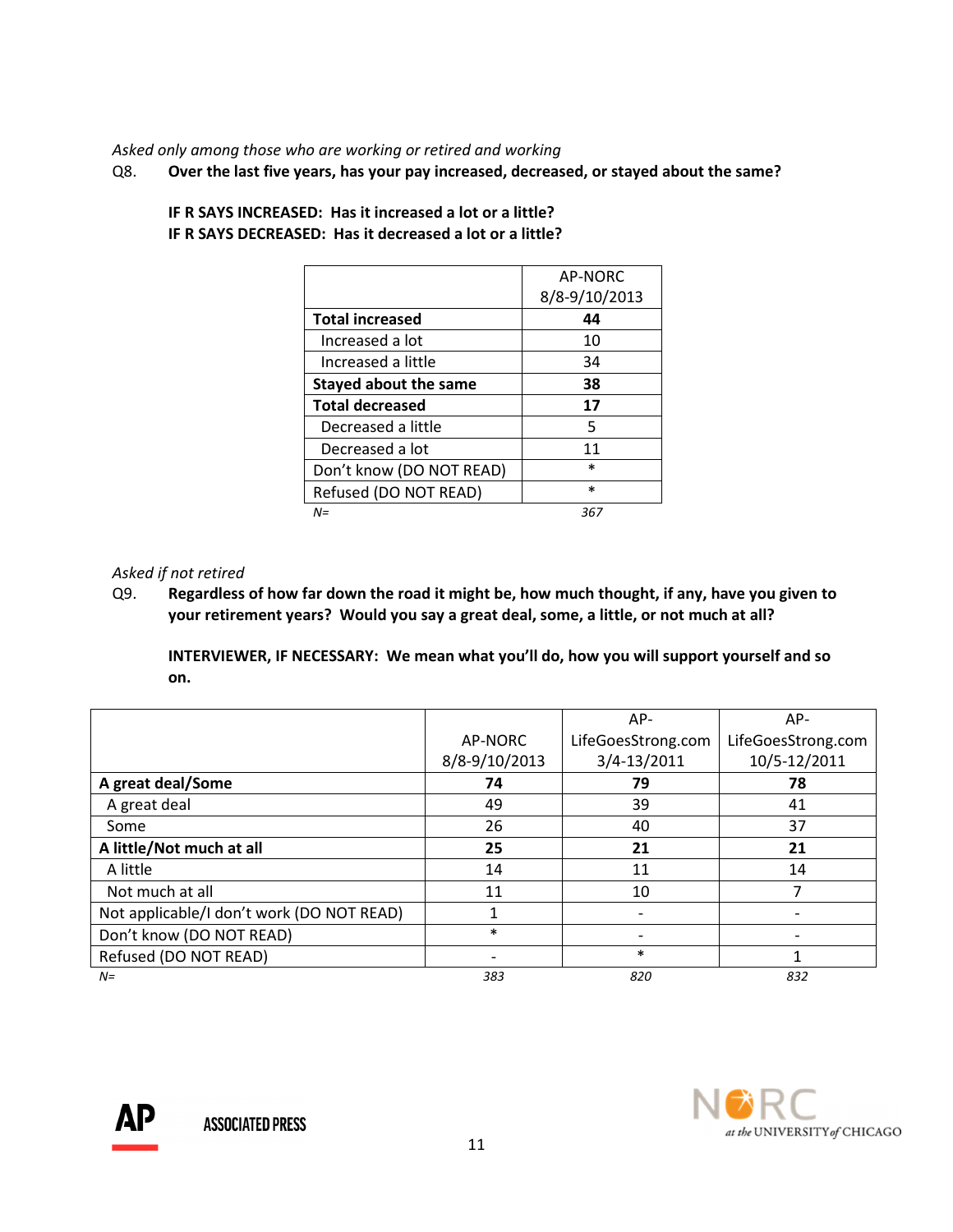#### Asked if not retired

Q10. At what age do you expect to retire?

|                              | AP-NORC       |
|------------------------------|---------------|
|                              | 8/8-9/10/2013 |
| Less than 65 years old       | 28            |
| 65-69 years old              | 34            |
| 70 years old and older       | 20            |
| Mean                         | 65.7          |
| Median                       | 65            |
| Never (DO NOT READ)          | 11            |
| Don't know (DO NOT READ)     | $\mathcal{P}$ |
| Not applicable (DO NOT READ) | 6             |
| Refused (DO NOT READ)        |               |
| $N =$                        | 373           |

# [OPEN ENDED, 18-100 ACCEPTED]

#### Asked of all

# Q11. When you were 40 years old, at what age did you expect to retire?

INTERVIEWER PROMPT: As best as you can remember.

## [OPEN ENDED, 18-100 ACCEPTED]

|                              | AP-NORC       |
|------------------------------|---------------|
|                              | 8/8-9/10/2013 |
| Less than 65 years old       | 35            |
| 65-69 years old              | 38            |
| 70 years old and older       | 8             |
| Mean                         | 62.8          |
| Median                       | 65            |
| Never (DO NOT READ)          | 10            |
| Don't know (DO NOT READ)     | q             |
| Not applicable (DO NOT READ) |               |
| Refused (DO NOT READ)        | $\ast$        |
| $N =$                        | 1.022         |



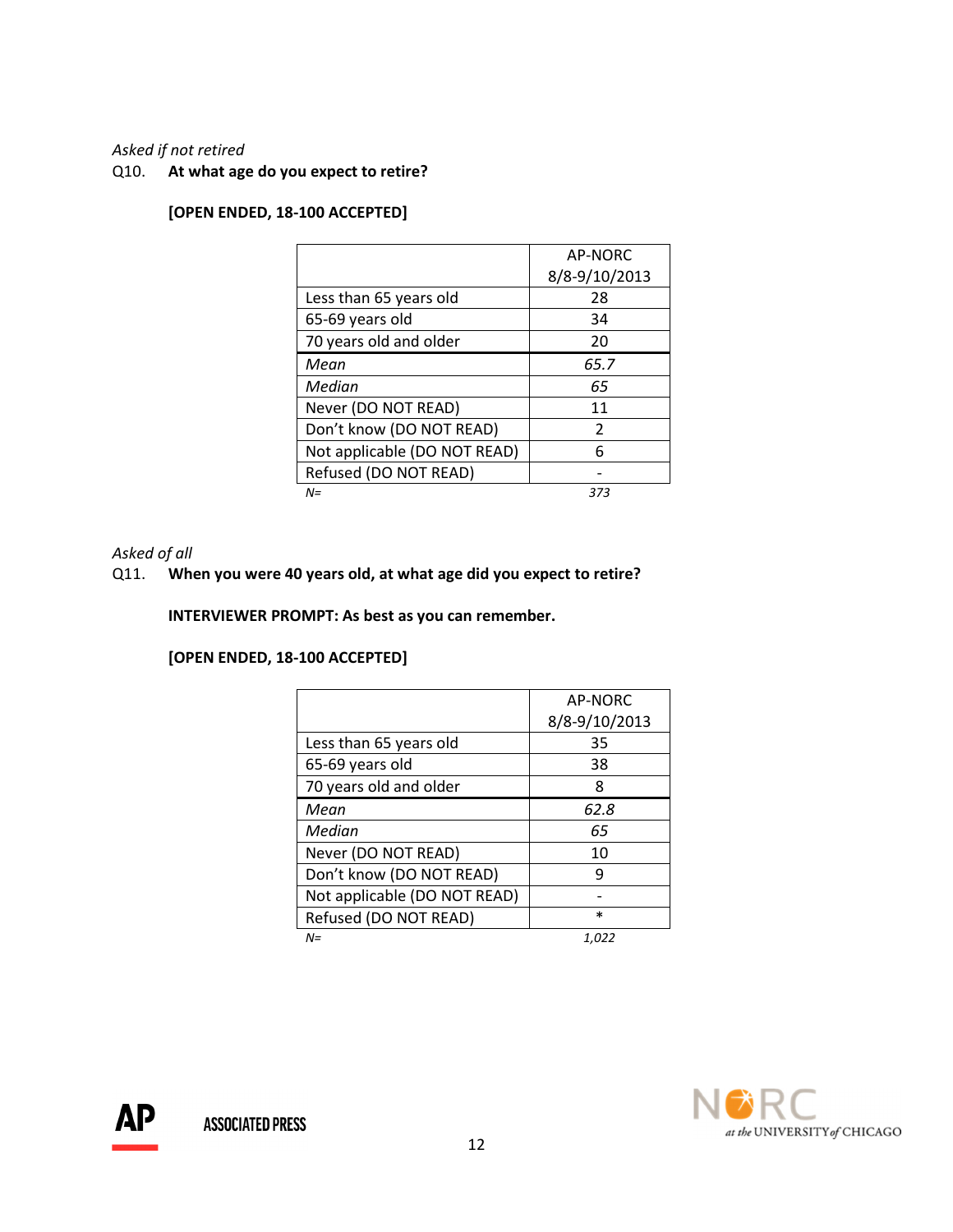#### Skip to Q13 if respondent says they had no choice in retirement, Q3A

# Q12. Wording if not retired

How important will each of the following factors be in your decision about when to retire?

#### Wording if already retired

 At the time of your retirement, how important was each of the following factors in your decision about when to retire?

How about [INSERT ITEM]? Will/was [if already retired] your satisfaction with you job not important at all, only a little important, moderately important, very important or extremely important in your decision about when to retire?

| AP-NORC 8/8-<br>9/10/2013                                                                  | <b>Total</b><br>important | Extremely<br>important | Very<br>important | <b>Moderately</b><br>important | <b>Total not</b><br>important | Only a<br>little<br>important | Not<br>important<br>at all | DK             | Not<br>applic-<br>able | Ref.         |
|--------------------------------------------------------------------------------------------|---------------------------|------------------------|-------------------|--------------------------------|-------------------------------|-------------------------------|----------------------------|----------------|------------------------|--------------|
| Your financial<br>needs                                                                    | 69                        | 31                     | 38                | 16                             | 13                            | 5                             | 8                          | $\ast$         | $\mathbf{1}$           | $\mathbf{1}$ |
| Your health                                                                                | 65                        | 24                     | 41                | 11                             | 21                            | 5                             | 16                         | $\mathbf{1}$   | $\overline{2}$         | $\ast$       |
| Your need for<br>benefits such as<br>health<br>insurance<br>offered through<br>an employer | 61                        | 27                     | 33                | 10                             | 24                            | 6                             | 19                         | $\ast$         | 4                      | $\ast$       |
| Your ability to<br>do your job                                                             | 58                        | 24                     | 35                | 14                             | 24                            | 4                             | 20                         | $\mathbf{1}$   | $\overline{2}$         | $\ast$       |
| Satisfaction<br>with your job                                                              | 54                        | 19                     | 35                | 22                             | 20                            | 5                             | 15                         | $\mathbf{1}$   | $\overline{3}$         | $\ast$       |
| Wanting more<br>free time                                                                  | 38                        | 12                     | 26                | 31                             | 29                            | 12                            | 17                         | $\mathbf{1}$   | $\overline{2}$         | $\ast$       |
| Your spouse or<br>partner's plans<br>for retirement                                        | 37                        | 14                     | 22                | 12                             | 27                            | 8                             | 19                         | $\overline{2}$ | 22                     | $\mathbf{1}$ |

N=836

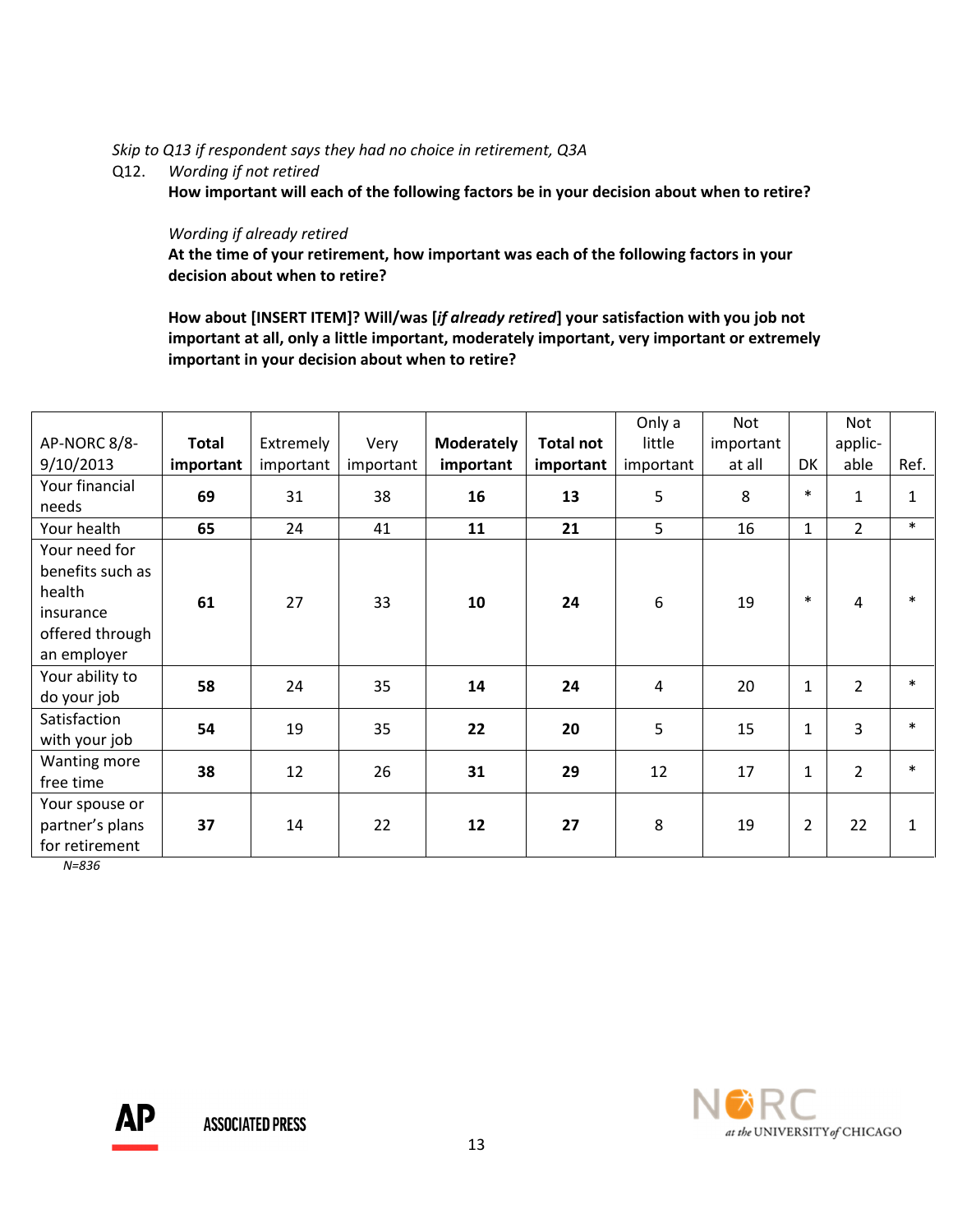# Q13. In general, would you say you feel more excited or more anxious about your retirement?

# [HALF SAMPLE RECEIVED "ANXIOUS" PRIOR TO "EXCITED" IN QUESTION WORDING]

|                          | AP-NORC       |
|--------------------------|---------------|
|                          | 8/8-9/10/2013 |
| More excited             | 43            |
| More anxious             | 38            |
| Neither (DO NOT READ)    | 15            |
| Both (DO NOT READ)       |               |
| Don't know (DO NOT READ) | 2             |
| Refused (DO NOT READ)    | $\ast$        |
| $N =$                    | 1.022         |

Asked among those working, on medical leave/disability, completely retired, retired and looking for work, temporarily unemployed and looking for work and those not working for other reasons

Q14. How likely is it that you will do any work for pay during your retirement? Would you say extremely likely, very likely, somewhat likely, not too likely or not at all likely?

## [HALF SAMPLE ASKED OPTIONS IN REVERSE ORDER]

|                          | AP-NORC       |
|--------------------------|---------------|
|                          | 8/8-9/10/2013 |
| <b>Total likely</b>      | 31            |
| <b>Extremely likely</b>  | 11            |
| Very likely              | 20            |
| <b>Somewhat likely</b>   | 28            |
| <b>Total not likely</b>  | 40            |
| Not too likely           | 12            |
| Not at all likely        | 27            |
| Don't know (DO NOT READ) | 1             |
| Refused (DO NOT READ)    | $\ast$        |
| $N =$                    | 960           |

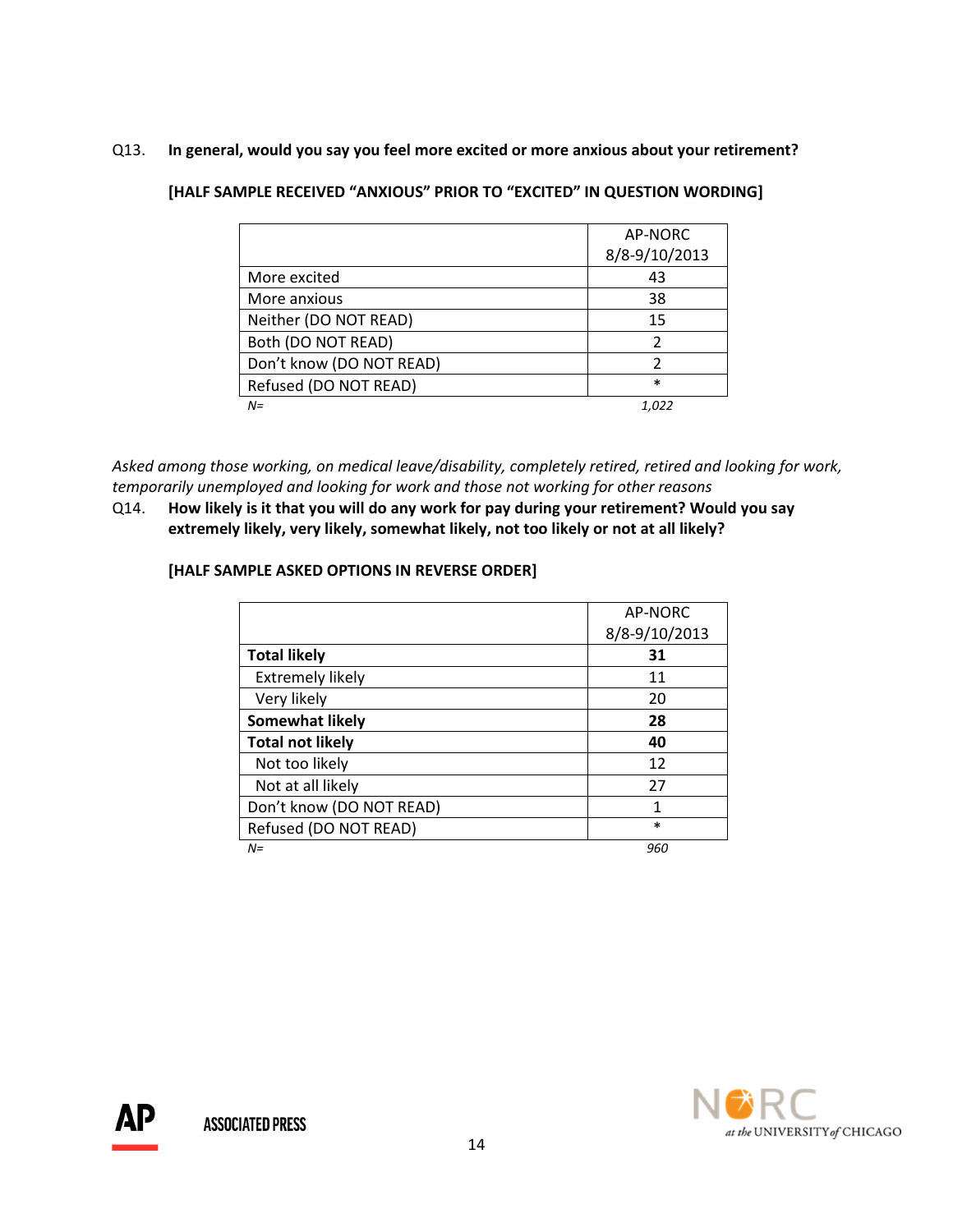Q15. How many of your friends and family around your age are still working? Would you say almost all, most, some, just a few, or none?

|                          | AP-NORC       |
|--------------------------|---------------|
|                          | 8/8-9/10/2013 |
| Almost all/Most          | 50            |
| Almost all               | 37            |
| Most                     | 13            |
| Some                     | 11            |
| Just a few/None          | 38            |
| Just a few               | 25            |
| None                     | 13            |
| Don't know (DO NOT READ) | 1             |
| Refused (DO NOT READ)    | $\ast$        |
| $N =$                    | 1,024         |

#### [HALF SAMPLE ASKED OPTIONS IN REVERSE ORDER]

Q16. When you think about the amount of savings you have for retirement, do you feel mostly secure or mostly anxious?

INTERVIEWER: IF R SAYS NEITHER OR BOTH, PROBE ONCE: If you had to choose, would you say mostly secure or mostly anxious?

[HALF SAMPLE RECEIVED "ANXIOUS" PRIOR TO "SECURE" IN QUESTION WORDING]

|                          | AP-NORC       |
|--------------------------|---------------|
|                          | 8/8-9/10/2013 |
| Mostly secure            | 46            |
| Mostly anxious           | 45            |
| Neither (DO NOT READ)    | 6             |
| Both (DO NOT READ)       |               |
| Don't know (DO NOT READ) |               |
| Not applicable           |               |
| Refused (DO NOT READ)    | $\ast$        |
| $N =$                    | 1.024         |

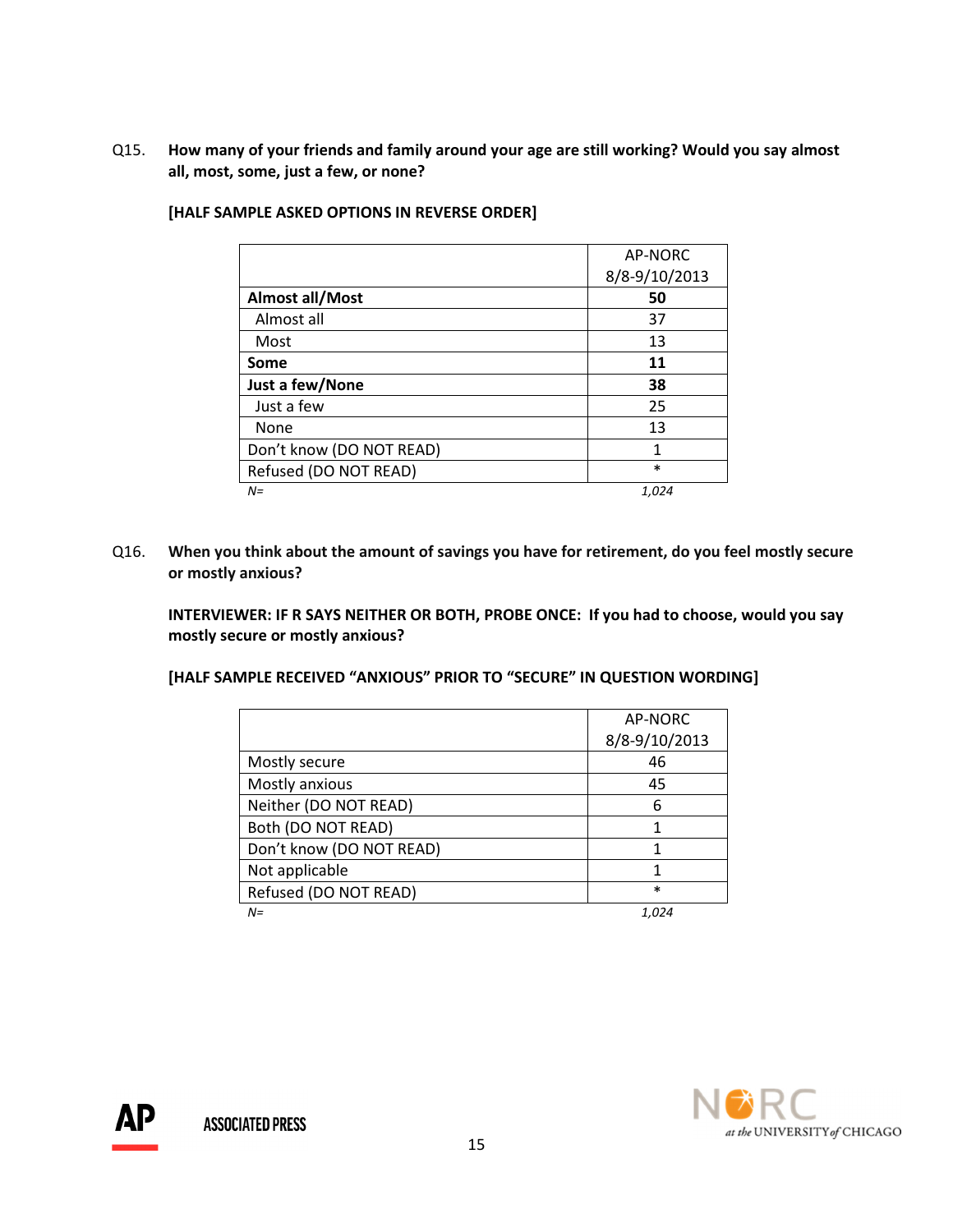## Skip to Q18 if completely retired, retired and working, or retired and looking for work

Q17. In the past year, have you had to borrow money from a retirement plan, such as a 401K plan or pension, in order to meet your expenses or not?

|                                | AP-NORC       |
|--------------------------------|---------------|
|                                | 8/8-9/10/2013 |
| Yes                            | 12            |
| No                             | 86            |
| Don't know (DO NOT READ)       |               |
| Don't have retirement plan/Not |               |
| applicable (DO NOT READ)       |               |
| Refused (DO NOT READ)          | $\ast$        |
| $N =$                          | 375           |

Q18. At what age do you expect to start collecting Social Security retirement benefits? If you are already collecting Social Security retirement benefits, please tell me the age you first started receiving them.

INTERVIEWER, IF NECESSARY: If you have not thought about this before, please provide your best guess.

IF R SAYS "WHEN I'M ELIGIBLE," PROMPT: At what age will that be?

[OPEN ENDED, 18-100 ACCEPTED]

|                              | AP-NORC       |
|------------------------------|---------------|
|                              | 8/8-9/10/2013 |
| Less than 65 years old       | 41            |
| 65-69 years old              | 43            |
| 70 years old and older       | 6             |
| Mean                         | 63.4          |
| Median                       | 65            |
| Don't know (DO NOT READ)     | 5             |
| Not applicable (DO NOT READ) | 4             |
| Refused (DO NOT READ)        | $\ast$        |
| $N =$                        | 1,024         |

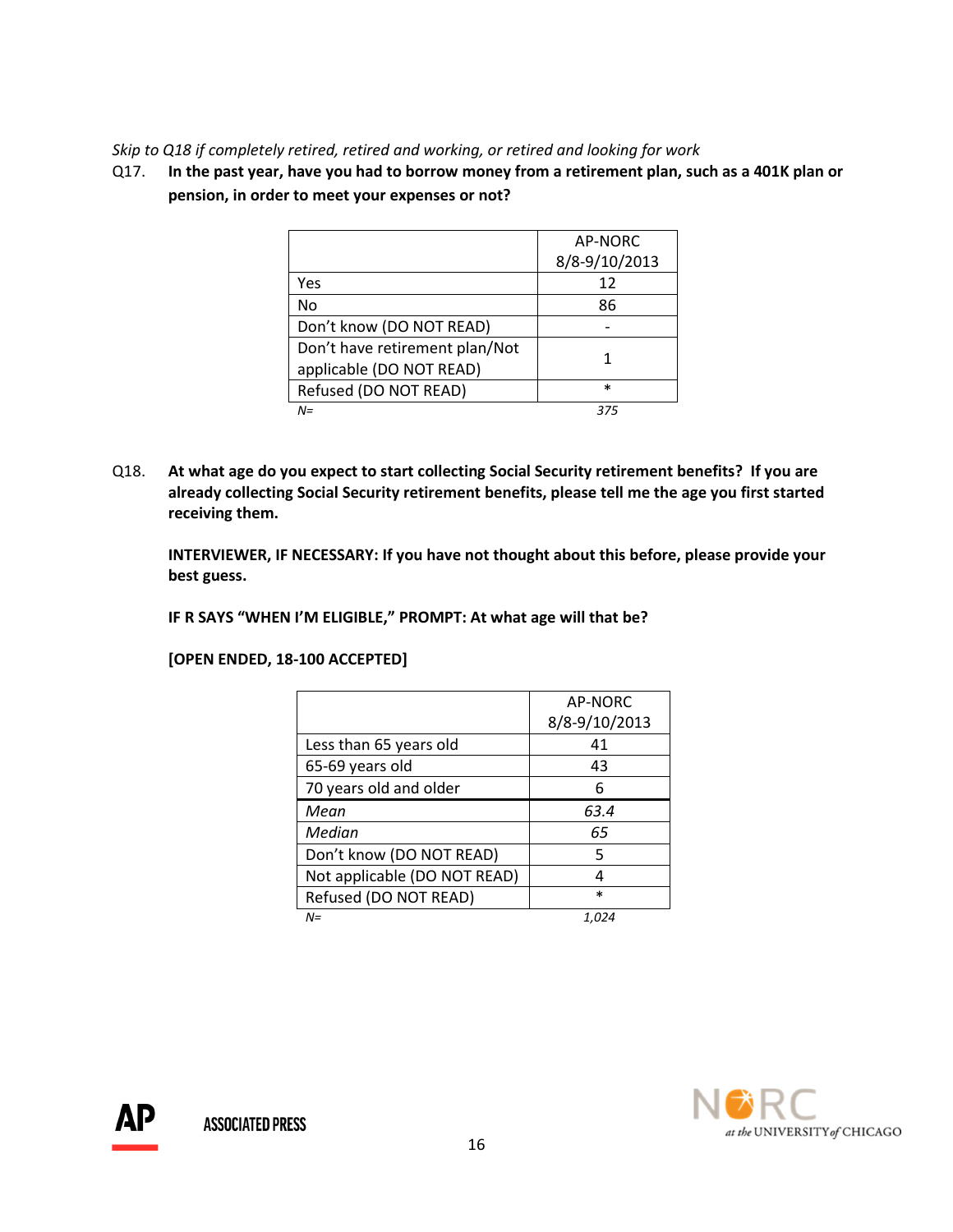Skip to Q20 if on medical leave/disability, completely retired, retired and looking for work, temporarily unemployed, or not working for other reasons and asked only among those who are working or retired and working

|                                | AP-NORC       |
|--------------------------------|---------------|
|                                | 8/8-9/10/2013 |
| Yes                            | 75            |
| No                             | 25            |
| Don't know (DO NOT READ)       |               |
| Don't have retirement plan/Not | $\ast$        |
| applicable (DO NOT READ)       |               |
| Refused (DO NOT READ)          | $\ast$        |
| $N =$                          | 36            |

## Q19. Other than Social Security, are you currently saving any additional money for retirement?



AΡ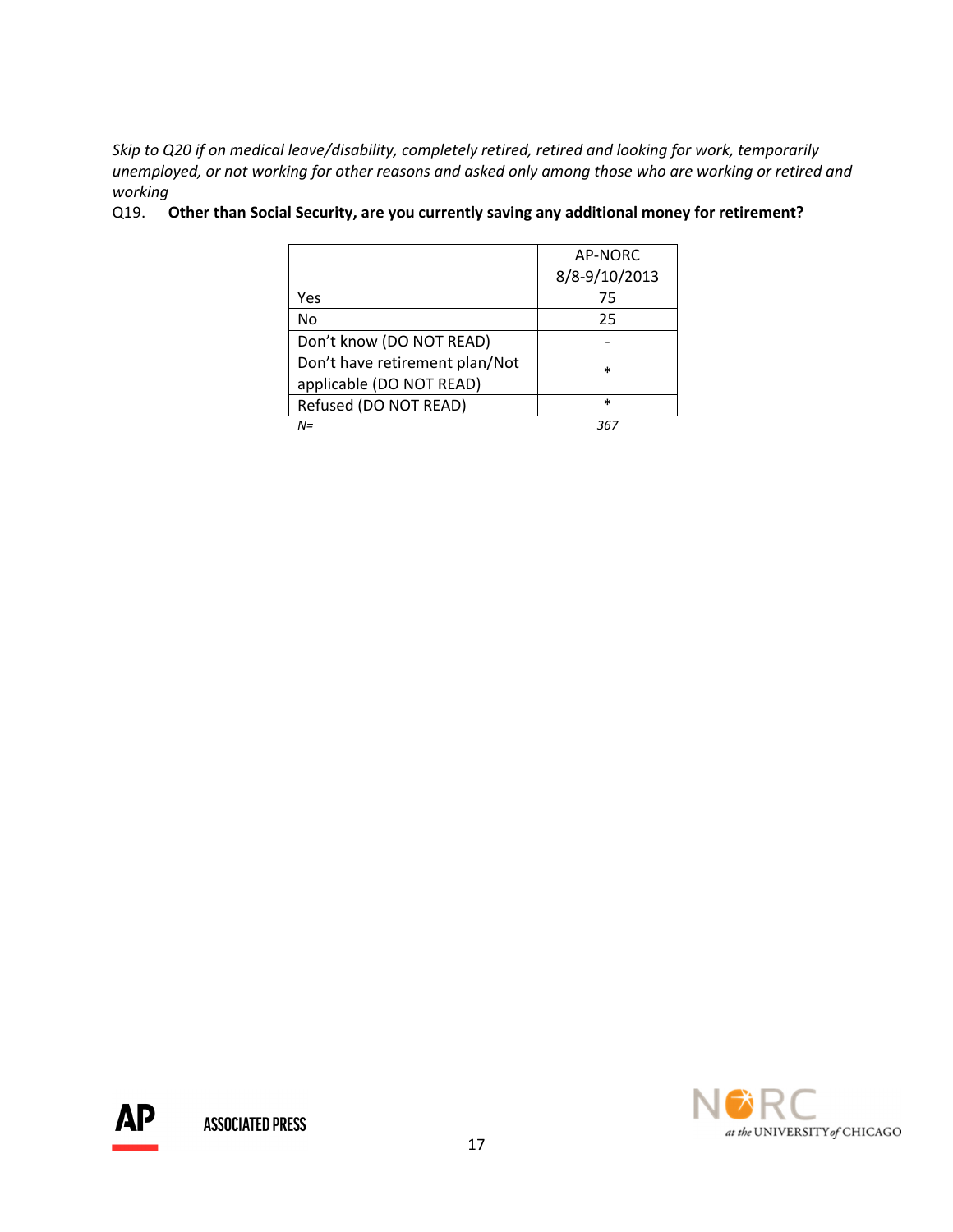Q20. In total, about how much money do you currently have in savings and investments that you plan to use for retirement? Include your spouse or partner's savings if you are married or living with a partner. Please include savings and investments including a 401(k) or IRA, but do not include the value of a pension or your primary residence. Would you say…?

[INTERVIEWER READ LIST AND STOPPED WHEN R SAYS YES]

 IF NECESSARY: If you have not thought about this before, please provide your best guess. IF R REFUSES: We are gathering this information for statistical purposes only. Your response will be combined with responses from other participants in this survey to give us a general picture of how much Americans are saving for retirement.

|                              | <b>AP-NORC</b> |
|------------------------------|----------------|
|                              | 8/8-9/10/2013  |
| Less than \$100K - NET       | 39             |
| Less than \$1,000            | 16             |
| \$1,000 to \$9,000           | 8              |
| \$10,000 to \$24,000         | 4              |
| \$25,000 to \$49,000         | 4              |
| \$50,000 to \$99,000         | 7              |
| \$100K-<\$500K - NET         | 18             |
| \$100,000 to \$149,000       | 5              |
| \$150,000 to \$249,000       | 6              |
| \$250,000 to \$499,000       | 7              |
| \$500K or More - NET         | 11             |
| \$500,000 to \$1 million     | 6              |
| \$1 million or more          | 4              |
| Don't know (DO NOT READ)9    | 4              |
| Not applicable (DO NOT READ) | 7              |
| Refused (DO NOT READ)        | 21             |
| $N =$                        | 1.024          |

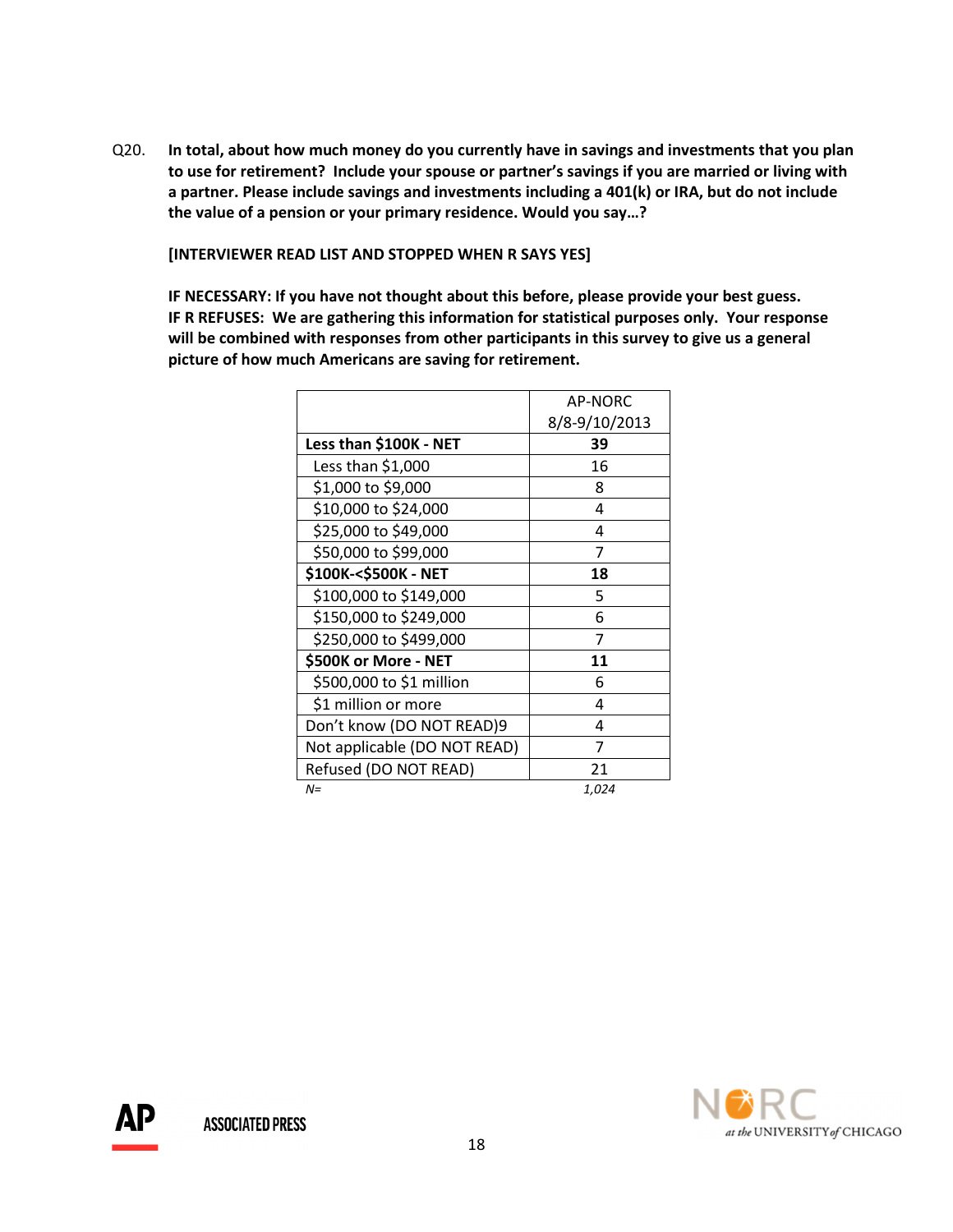Q21. At what age do you expect to start using those savings for your retirement? If you are already using those savings, please tell me the age you first started using them.

IF NECESSARY: If you have not thought about this before, please provide your best guess.

[OPEN ENDED, 18-100 ACCEPTED]

|                              | AP-NORC       |  |  |  |
|------------------------------|---------------|--|--|--|
|                              | 8/8-9/10/2013 |  |  |  |
| Less than 65 years old       | 27            |  |  |  |
| 65-69 years old              | 23            |  |  |  |
| 70 years old and older       | 20            |  |  |  |
| Mean                         | 65            |  |  |  |
| Median                       | 65            |  |  |  |
| <b>NEVER (DO NOT READ)</b>   | 7             |  |  |  |
| Don't know (DO NOT READ)     | 8             |  |  |  |
| Not applicable (DO NOT READ) | 11            |  |  |  |
| Refused (DO NOT READ)        | ς             |  |  |  |
| $N =$                        | 1.024         |  |  |  |

Q22. Wording if working, on medical leave/disability, temporarily unemployed, or not working for other reasons

Will you receive a pension or not?

Wording if completely retired, retired and working, or retired and looking for work Do you receive a pension or not?

|                              | AP-NORC       |
|------------------------------|---------------|
|                              | 8/8-9/10/2013 |
| Yes                          | 45            |
| No                           | 53            |
| Don't know (DO NOT READ)     |               |
| Not applicable (DO NOT READ) |               |
| Refused (DO NOT READ)        |               |
| $N =$                        |               |

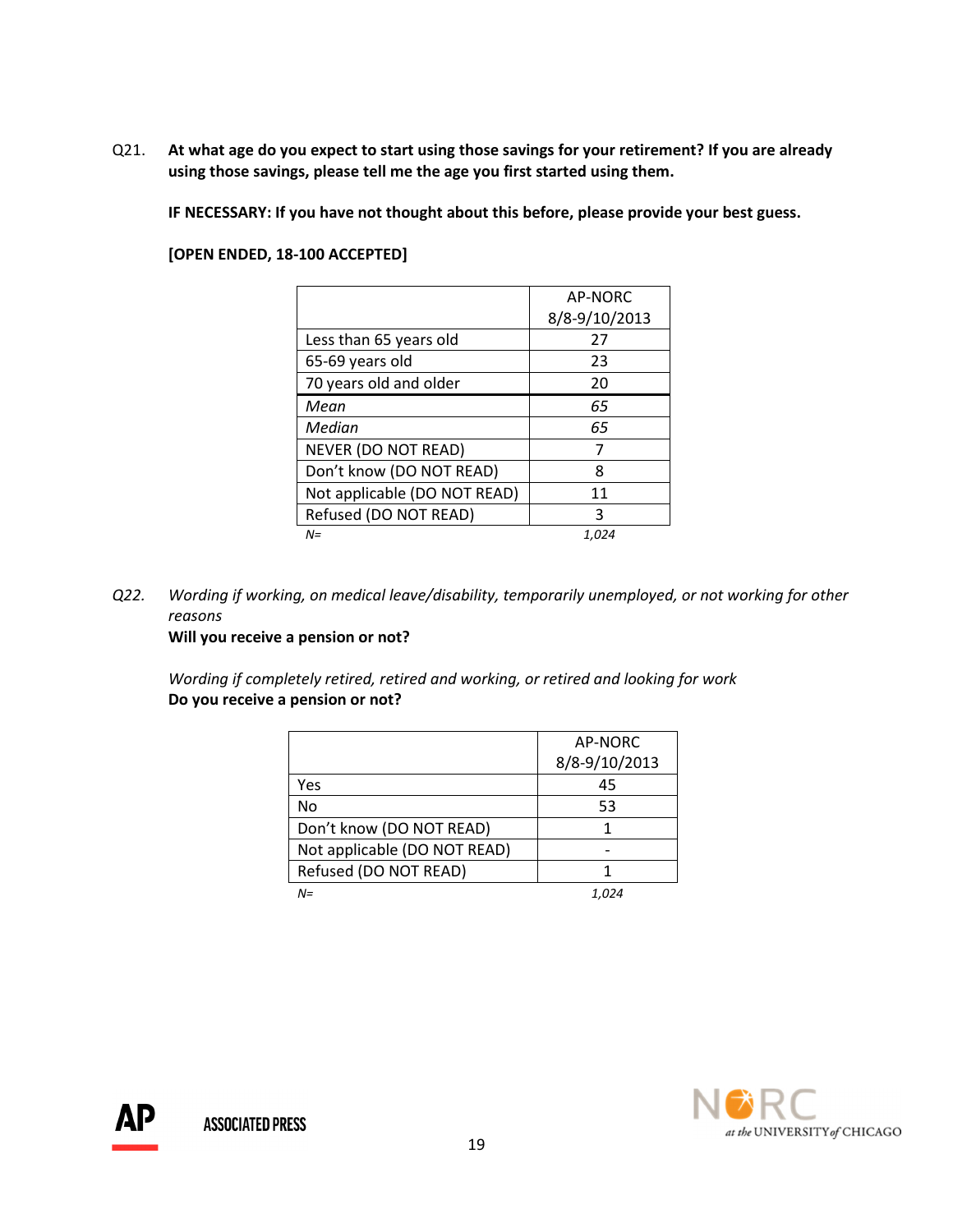# POLICY QUESTIONS

Now we have a few questions about Social Security and work.

Q23. At what age do you think people should be eligible to receive full Social Security benefits in the United States?

IF R SAYS "KEEP IT WHERE IT IS, ETC" PROMPT: To the best of your knowledge what age is that?

|                              | AP-NORC       |
|------------------------------|---------------|
|                              | 8/8-9/10/2013 |
| Less than 65 years old       | 34            |
| 65-69 years old              | 54            |
| 70 years old and older       | 7             |
| Mean                         | 63.9          |
| Median                       | 65            |
| NEVER (DO NOT READ)          |               |
| Don't know (DO NOT READ)     | 5             |
| Not applicable (DO NOT READ) |               |
| Refused (DO NOT READ)        | $\ast$        |
| $N =$                        | 1.024         |

## [OPEN ENDED, 18-100 ACCEPTED]

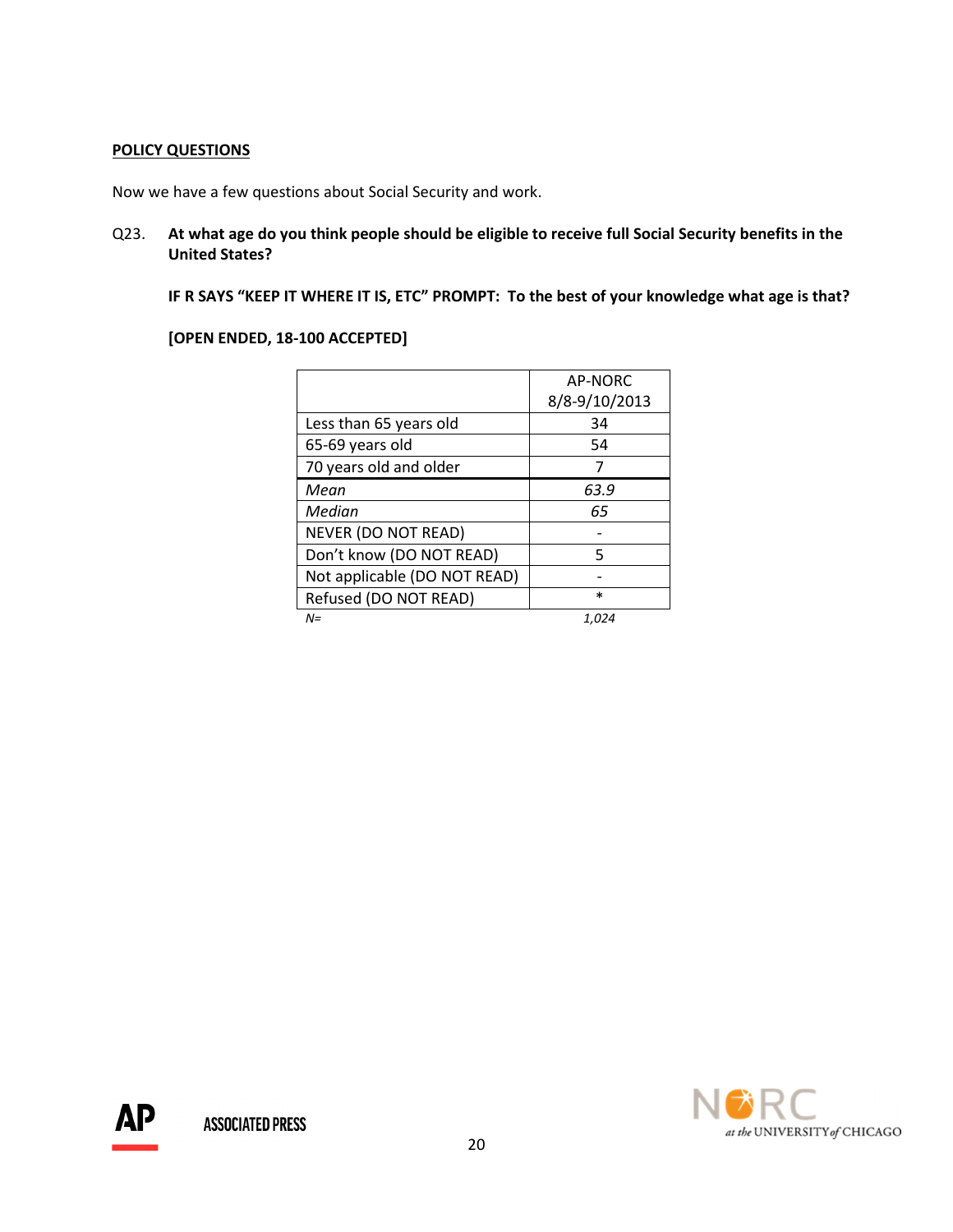# Q24. To address financial concerns about the Social Security program… Would you favor, oppose, or neither favor nor oppose [INSERT ITEM; RANDOMIZE]?

# IF R SAYS FAVOR: Is that strongly favor or moderately favor? IF R SAYS OPPOSE: Is that strongly oppose or moderately oppose?

|                                                                                                                                                | <b>Total</b> | Strongly | Somewhat | <b>Neither</b><br>favor nor | <b>Total</b> | Moderately | Strongly |    |      |
|------------------------------------------------------------------------------------------------------------------------------------------------|--------------|----------|----------|-----------------------------|--------------|------------|----------|----|------|
| AP-NORC 8/8-9/10/2013                                                                                                                          | favor        | favor    | favor    | oppose                      | oppose       | oppose     | oppose   | DK | Ref. |
| Raising the cap on<br>income subject to Social<br>Security taxes, so that<br>those with higher<br>incomes pay taxes on<br>more of their wages? | 61           | 40       | 21       | 10                          | 25           | 11         | 14       | 3  |      |
| <b>Reducing Social Security</b><br>benefits for seniors with<br>higher incomes?                                                                | 41           | 19       | 21       | 11                          | 44           | 14         | 29       | 4  |      |
| Gradually raising the age<br>at which people can<br>begin receiving Social<br>Security benefits?                                               | 29           | 13       | 16       | 10                          | 58           | 13         | 45       | 2  |      |
| Changing the way Social<br>Security benefits are<br>calculated so that the<br>annual cost of living<br>raises are smaller?                     | 21           | 10       | 11       | 11                          | 62           | 20         | 42       | 6  |      |

N=1,024

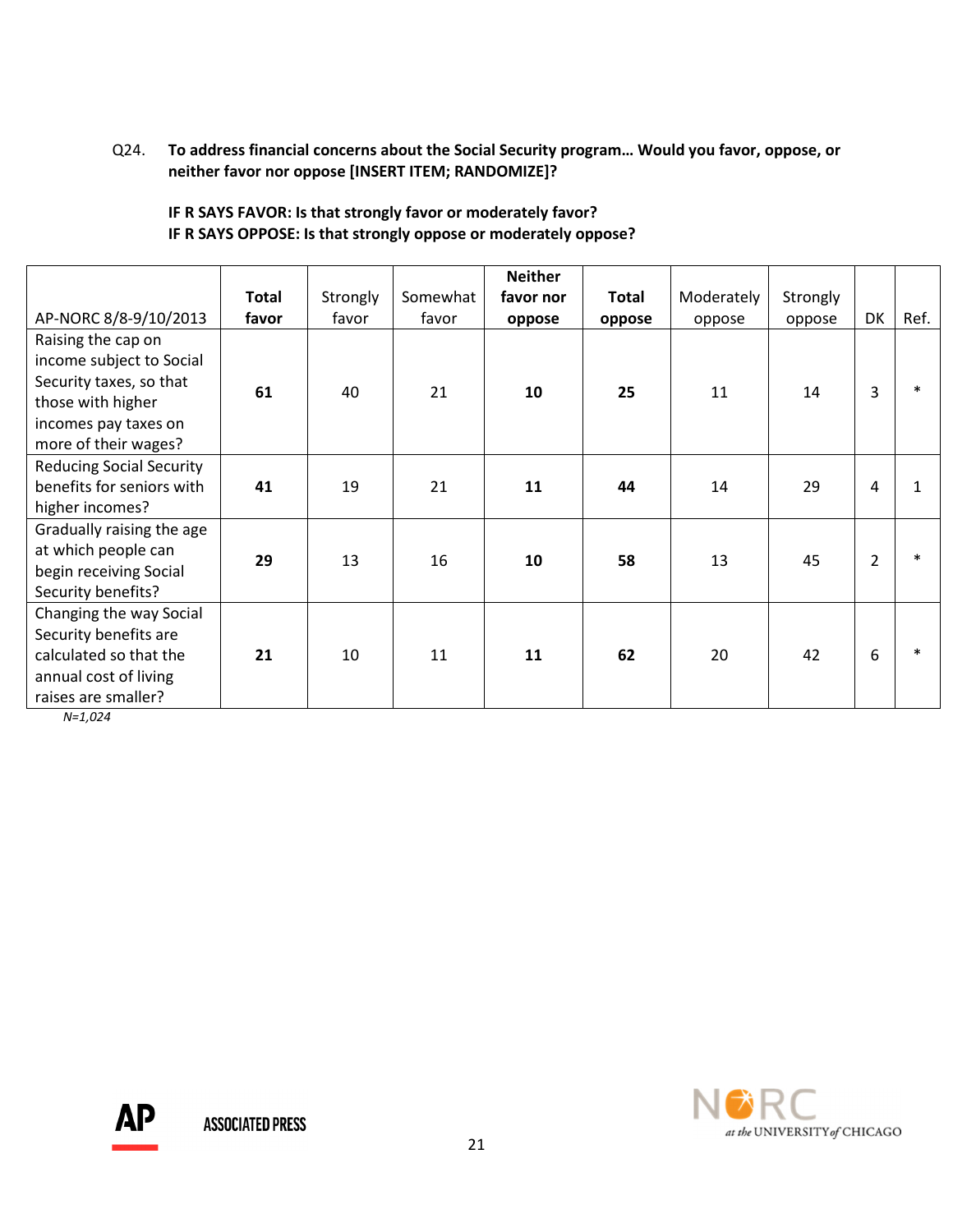## AGE DISCRIMINATION

Q25. Wording for those working or retired and working All in all, how satisfied would you say you are with your job?

> Wording for those on medical leave/disability, completely retired or retired and looking for work All in all, how satisfied would you say you were with your job?

Would you say very satisfied, somewhat satisfied, not too satisfied, or not at all satisfied?

INTERVIEWER PROMPT: IF RETIRED, tell me about the kind of job you held for most of your career.

## [Half sample asked options in reverse order]

|                            | AP-NORC       | AP-GfK       |
|----------------------------|---------------|--------------|
|                            | 8/8-9/10/2013 | 9/13-17/2012 |
| <b>Total satisfied</b>     | 90            | 87           |
| Very satisfied             | 65            | 60           |
| Somewhat satisfied         | 26            | 27           |
| <b>Total not satisfied</b> | 8             | 12           |
| Not too satisfied          | 4             | 9            |
| Not at all satisfied       | 4             | 3            |
| Don't know (DO NOT READ)   |               |              |
| Refused (DO NOT READ)      |               | $\ast$       |
| $N =$                      | 972           | 387          |

# Skip to Q27 if completely retired

#### Q26. In the last five years, have you made any of the following changes at work?

#### [INSERT ITEMS, RANDOMIZE ORDER]

|                                                                                |     |    | Don't |         |
|--------------------------------------------------------------------------------|-----|----|-------|---------|
| AP-NORC 8/8-9/10/2013                                                          | Yes | No | know  | Refused |
| Have you cut back on your hours at work, or not?                               | 22  | 77 |       |         |
| Have you tried to take on fewer physically demanding tasks<br>at work, or not? | 20  | 78 |       | $\ast$  |
| Have you tried to take on fewer mentally demanding tasks<br>at work, or not?   | 15  | 83 |       |         |

N=406



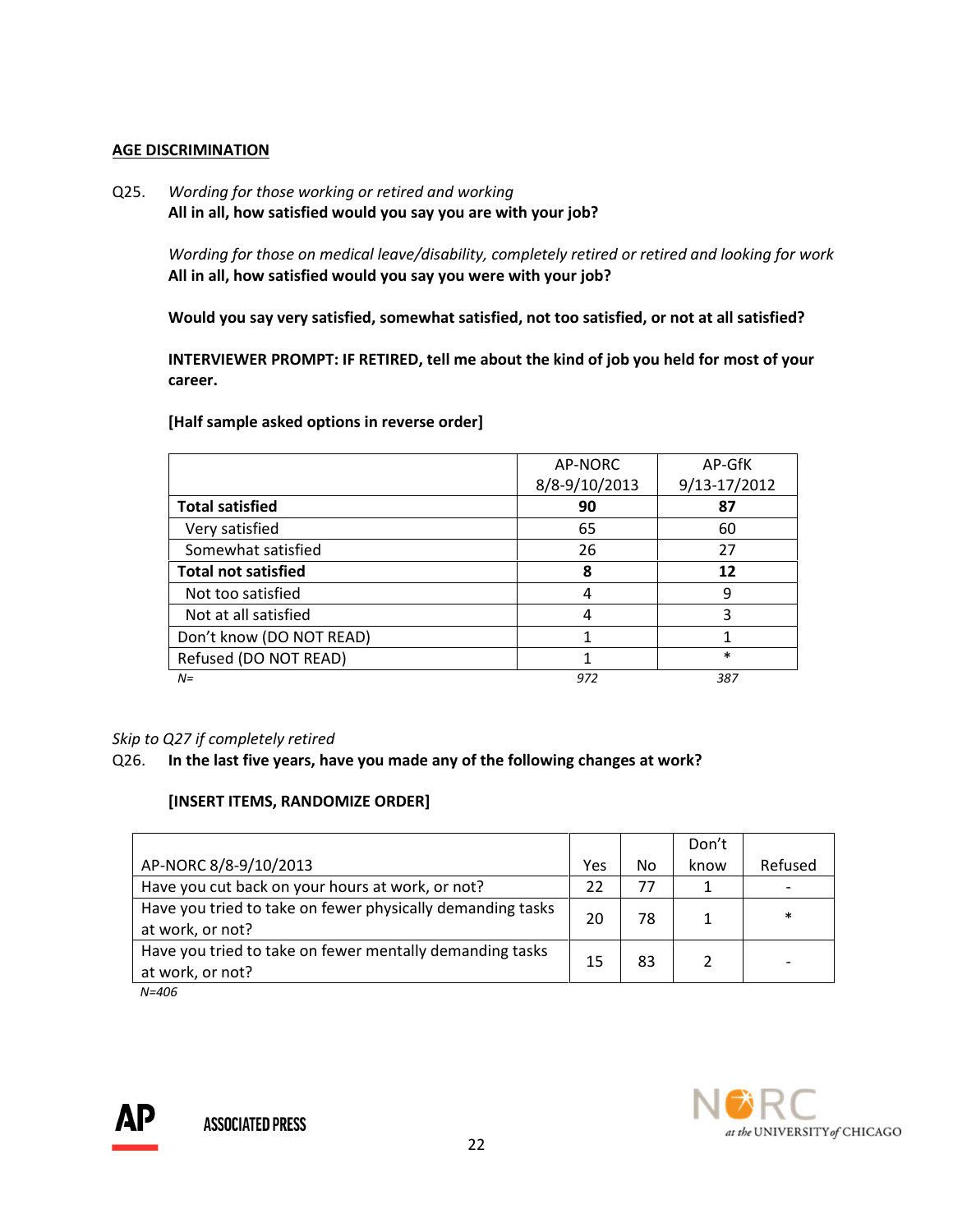Q27. Wording if working, on medical leave/disability, retired and working, retired and looking for work, temporarily unemployed, or not working for other reasons.

 In general, do you consider your age to be an asset to your career, a liability to your career, or not an issue in your work life?

#### Wording if completely retired

In general, did you consider your age to be an asset to your career, a liability to your career, or not an issue in your work life?

# [HALF SAMPLE RECEIVED "ASSET" PRIOR TO "LIABILITY" IN QUESTION WORDING]

|                          |           |            |               | AP-                |
|--------------------------|-----------|------------|---------------|--------------------|
|                          |           | Among      |               | LifeGoesStrong.com |
|                          |           | completely |               | 3/4-13/2011 (among |
| AP-NORC 8/8-9/10/2013    | Among all | retired    | Among working | working)           |
| An asset                 | 17        | 13         | 21            | 24                 |
| A liability              | 18        | 14         | 22            | 15                 |
| Not an issue             | 62        | 70         | 56            | 60                 |
| Both (DO NOT READ)       |           | $\ast$     |               | <b>NA</b>          |
| Don't know (DO NOT READ) |           |            |               |                    |
| Refused (DO NOT READ)    | $\ast$    | $\ast$     |               | $\ast$             |
| $N =$                    | 1,022     | 566        | 456           | 609                |

#### Asked of all

Q28. Since turning 50 years old, have you personally ever experienced prejudice or discrimination in the job market or at work because of your age, or not?

|                          |               | AP-                |
|--------------------------|---------------|--------------------|
|                          | AP-NORC       | LifeGoesStrong.com |
|                          | 8/8-9/10/2013 | 3/4-13/2011        |
| Yes                      | 20            | 18                 |
| No                       | 77            | 81                 |
| Don't know (DO NOT READ) | 1             |                    |
| Haven't worked since     |               |                    |
| turning 50 years old (DO |               | NА                 |
| <b>NOT READ)</b>         |               |                    |
| Refused (DO NOT READ)    |               |                    |
| $N =$                    | 1.022         | 1.066              |

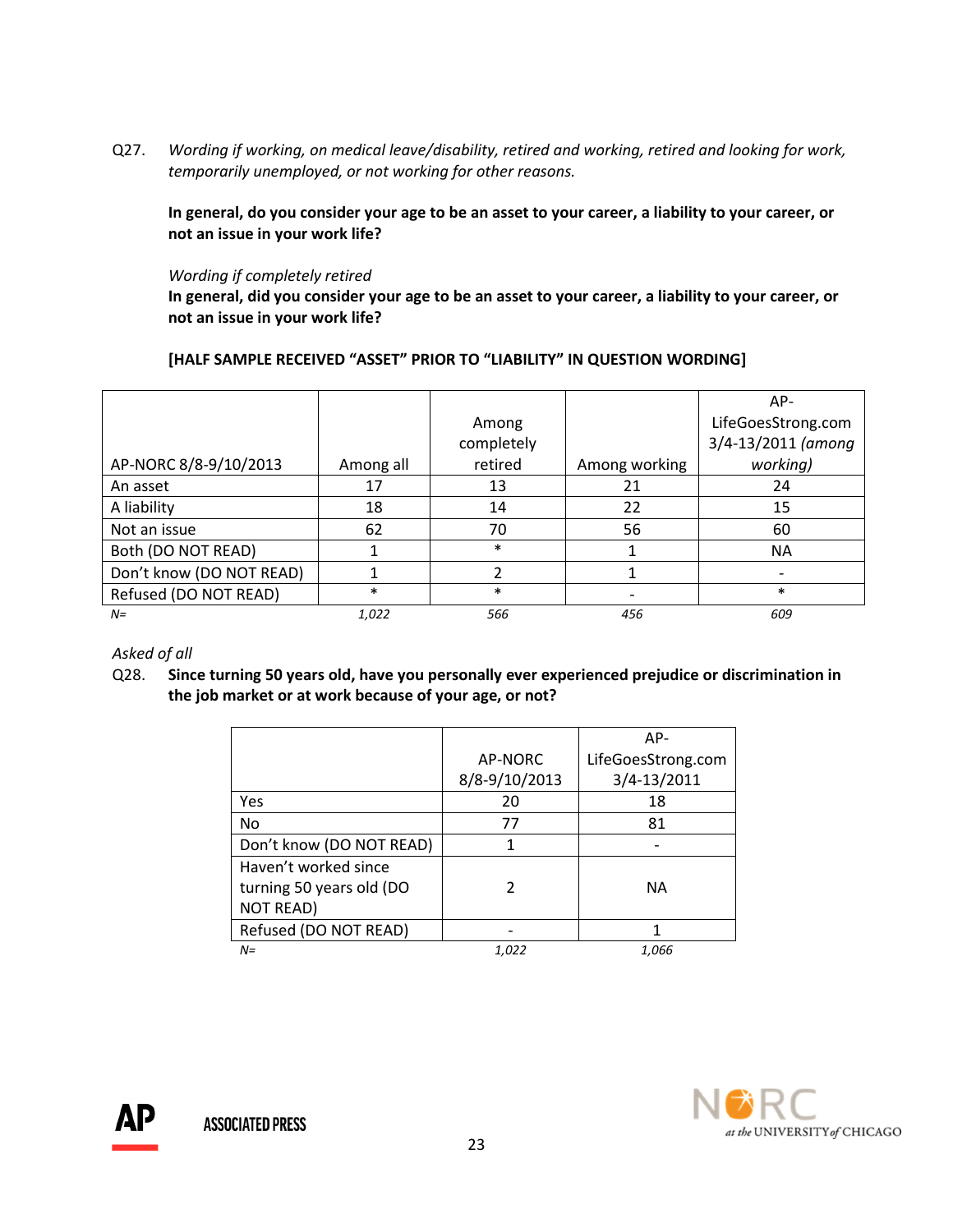# Q29. Since turning 50, please indicate if you believe you have experienced any of the following situations because of your age.

# [INSERT ITEM, RANDOMIZE ORDER]

# (Did you experience that, or not?)

|                                                                                                 |     |     |                | Not         |         |
|-------------------------------------------------------------------------------------------------|-----|-----|----------------|-------------|---------|
|                                                                                                 |     |     |                | applicable/ |         |
|                                                                                                 |     |     | Don't          | self-       |         |
| AP-NORC 8/8-9/10/2013                                                                           | Yes | No. | know           | employed    | Refused |
| Had colleagues come to you for advice more often?                                               | 60  | 30  | 1              | 9           |         |
| Felt as though you were receiving more respect within the<br>company?                           | 42  | 46  | $\overline{2}$ | 9           |         |
| Worried about your ability to do your job as you age? (new<br>item, no trend)                   | 23  | 67  | 1              | 9           |         |
| Received certain desirable assignments because of your<br>age?                                  | 15  | 75  | 2              | 9           |         |
| Been passed over for a raise, promotion or chance to get<br>ahead because of your age?          | 13  | 76  | 1              | 9           | $\ast$  |
| Received or been exposed to unwelcome comments about<br>your age in the workplace?              | 13  | 78  | $\ast$         | 9           |         |
| Been passed over for certain assignments because of your<br>age?                                | 12  | 77  | 1              | 9           |         |
| Received certain unwanted assignments because of your<br>age?                                   | 10  | 79  | 1              | 9           |         |
| Been denied access to training or the opportunity to<br>acquire new skills because of your age? | 9   | 82  | 1              | 9           |         |
| Been laid off, fired or forced to retire because of your age?                                   | 8   | 81  | 2              | 9           |         |

#### TREND:

#### Had colleagues come to you for advice more often?

|                                                |               | $AP-$              |
|------------------------------------------------|---------------|--------------------|
|                                                | AP-NORC       | LifeGoesStrong.com |
|                                                | 8/8-9/10/2013 | 3/4-13/2011        |
| Yes                                            | 60            | 57                 |
| No                                             | 30            | 43                 |
| Don't know (DO NOT READ)                       |               |                    |
| Not applicable/self-<br>employed (DO NOT READ) | 9             | ΝA                 |
| Refused (DO NOT READ)                          |               |                    |
| $N =$                                          | 990           | 661                |



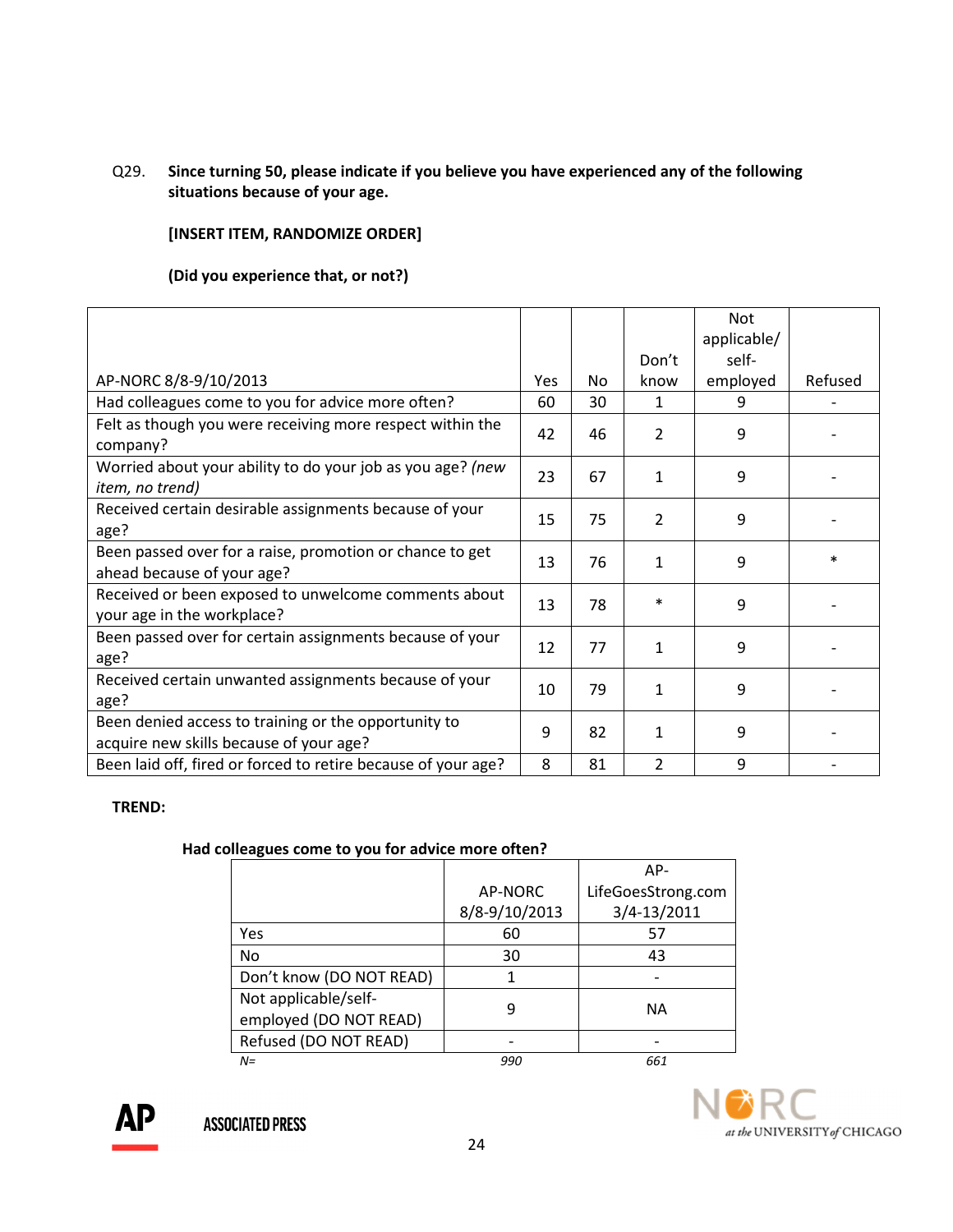| Felt as though you were receiving more respect within the company? |  |  |
|--------------------------------------------------------------------|--|--|
|                                                                    |  |  |

|                                                |               | $AP-$              |
|------------------------------------------------|---------------|--------------------|
|                                                | AP-NORC       | LifeGoesStrong.com |
|                                                | 8/8-9/10/2013 | 3/4-13/2011        |
| Yes                                            | 42            | 37                 |
| No                                             | 46            | 63                 |
| Don't know (DO NOT READ)                       |               |                    |
| Not applicable/self-<br>employed (DO NOT READ) | q             | <b>NA</b>          |
| Refused (DO NOT READ)                          |               |                    |
| $N =$                                          | 990           | 661                |

#### Received certain desirable assignments because of your age?

|                                                |               | AP-                |
|------------------------------------------------|---------------|--------------------|
|                                                | AP-NORC       | LifeGoesStrong.com |
|                                                | 8/8-9/10/2013 | 3/4-13/2011        |
| Yes                                            | 15            | 16                 |
| No                                             | 75            | 84                 |
| Don't know (DO NOT READ)                       |               |                    |
| Not applicable/self-<br>employed (DO NOT READ) | q             | <b>NA</b>          |
| Refused (DO NOT READ)                          |               |                    |
| $N =$                                          | 990           | 661                |

# Been passed over for a raise, promotion or chance to get ahead because of your age?

|                          |               | $AP-$              |
|--------------------------|---------------|--------------------|
|                          | AP-NORC       | LifeGoesStrong.com |
|                          | 8/8-9/10/2013 | 3/4-13/2011        |
| Yes                      | 13            | 16                 |
| No                       | 76            | 84                 |
| Don't know (DO NOT READ) |               |                    |
| Not applicable/self-     | 9             | NА                 |
| employed (DO NOT READ)   |               |                    |
| Refused (DO NOT READ)    | $\ast$        |                    |
| $N =$                    | 990           | 661                |

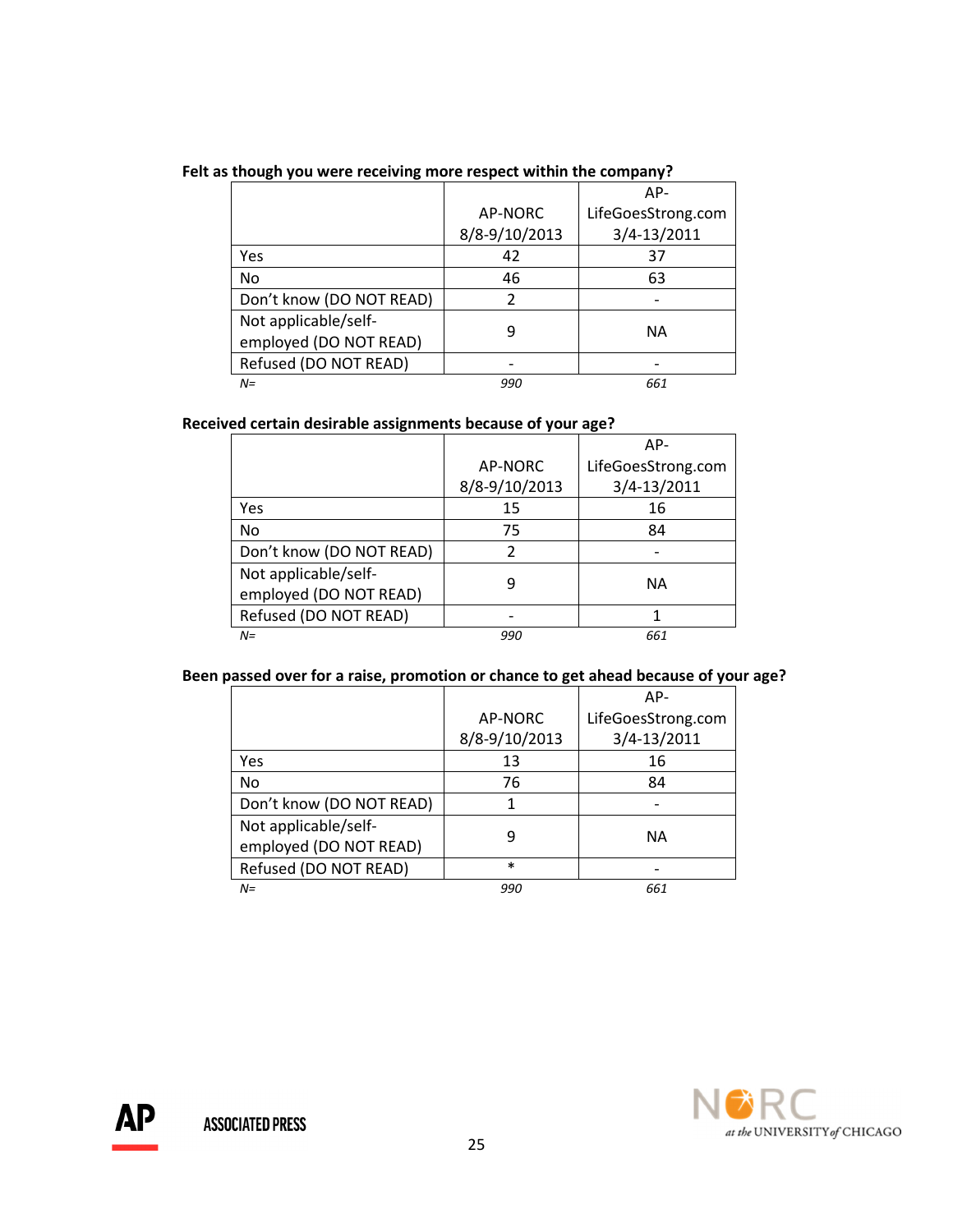|                          |               | $AP-$              |
|--------------------------|---------------|--------------------|
|                          | AP-NORC       | LifeGoesStrong.com |
|                          | 8/8-9/10/2013 | 3/4-13/2011        |
| Yes                      | 13            | 14                 |
| No                       | 78            | 85                 |
| Don't know (DO NOT READ) | $\ast$        |                    |
| Not applicable/self-     |               | ΝA                 |
| employed (DO NOT READ)   |               |                    |
| Refused (DO NOT READ)    |               |                    |
| $N =$                    | 990           | 661                |

# Received or been exposed to unwelcome comments about your age in the workplace?

# Been passed over for certain assignments because of your age?

|                          |               | AP-                |
|--------------------------|---------------|--------------------|
|                          | AP-NORC       | LifeGoesStrong.com |
|                          | 8/8-9/10/2013 | 3/4-13/2011        |
| Yes                      | 12            | 15                 |
| <b>No</b>                | 77            | 85                 |
| Don't know (DO NOT READ) |               |                    |
| Not applicable/self-     |               | <b>NA</b>          |
| employed (DO NOT READ)   |               |                    |
| Refused (DO NOT READ)    |               |                    |
| $N =$                    | 990           | 661                |

#### Received certain unwanted assignments because of your age?

|                                                |               | AP-                |
|------------------------------------------------|---------------|--------------------|
|                                                | AP-NORC       | LifeGoesStrong.com |
|                                                | 8/8-9/10/2013 | 3/4-13/2011        |
| Yes                                            | 10            | 12                 |
| No                                             | 79            | 88                 |
| Don't know (DO NOT READ)                       |               |                    |
| Not applicable/self-<br>employed (DO NOT READ) |               | <b>NA</b>          |
| Refused (DO NOT READ)                          |               |                    |
| $N =$                                          | 990           | 661                |

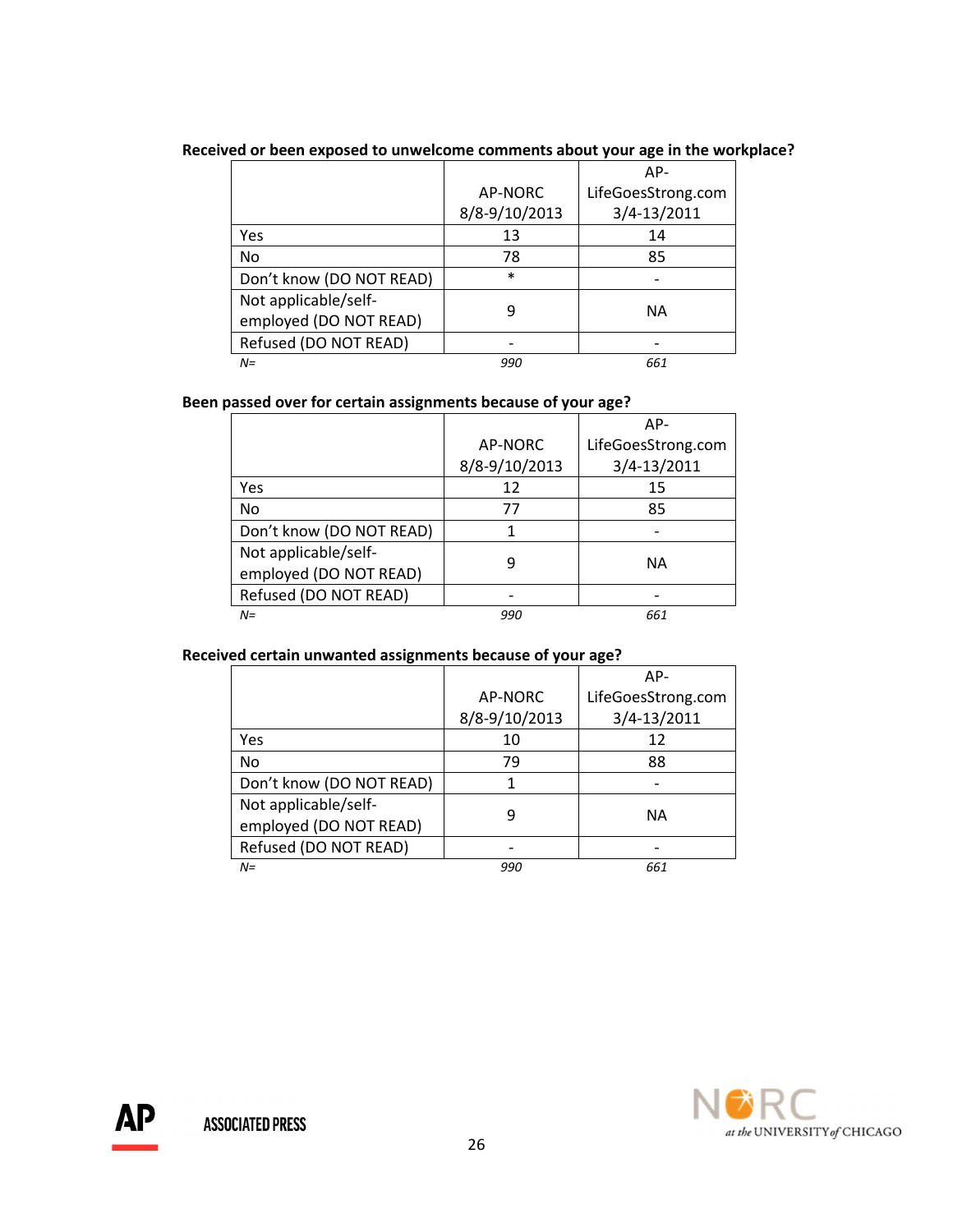|                          |               | AP-                |
|--------------------------|---------------|--------------------|
|                          | AP-NORC       | LifeGoesStrong.com |
|                          | 8/8-9/10/2013 | 3/4-13/2011        |
| Yes                      | Ч             |                    |
| No                       | 82            | 91                 |
| Don't know (DO NOT READ) |               |                    |
| Not applicable/self-     | q             | NА                 |
| employed (DO NOT READ)   |               |                    |
| Refused (DO NOT READ)    |               |                    |
| $N =$                    | 990           | 661                |

# Been denied access to training or the opportunity to acquire new skills because of your age?

#### Been laid off, fired or forced to retire because of your age

|                          |               | AP-                |
|--------------------------|---------------|--------------------|
|                          | AP-NORC       | LifeGoesStrong.com |
|                          | 8/8-9/10/2013 | 3/4-13/2011        |
| Yes                      |               | 11                 |
| No                       | 81            | 89                 |
| Don't know (DO NOT READ) |               |                    |
| Not applicable/self-     | ч             | NА                 |
| employed (DO NOT READ)   |               |                    |
| Refused (DO NOT READ)    |               |                    |
| $N =$                    | 990           | 661                |

Asked only among those working, on medical leave/disability, or retired and working

Q30. Would you say your current boss is younger than you, older than you or about the same age? If you're not sure your best guess is fine.

|                              |               | $AP-$              |
|------------------------------|---------------|--------------------|
|                              | AP-NORC       | LifeGoesStrong.com |
|                              | 8/8-9/10/2013 | 3/4-13/2011        |
| Younger than you             | 48            | 51                 |
| Older than you               | 18            | 17                 |
| About the same age           | 27            | 23                 |
| Don't know (DO NOT READ)     | 1             |                    |
| Not applicable/Self-employed | 6             | NА                 |
| Refused (DO NOT READ)        |               |                    |
| $N =$                        | 341           | 609                |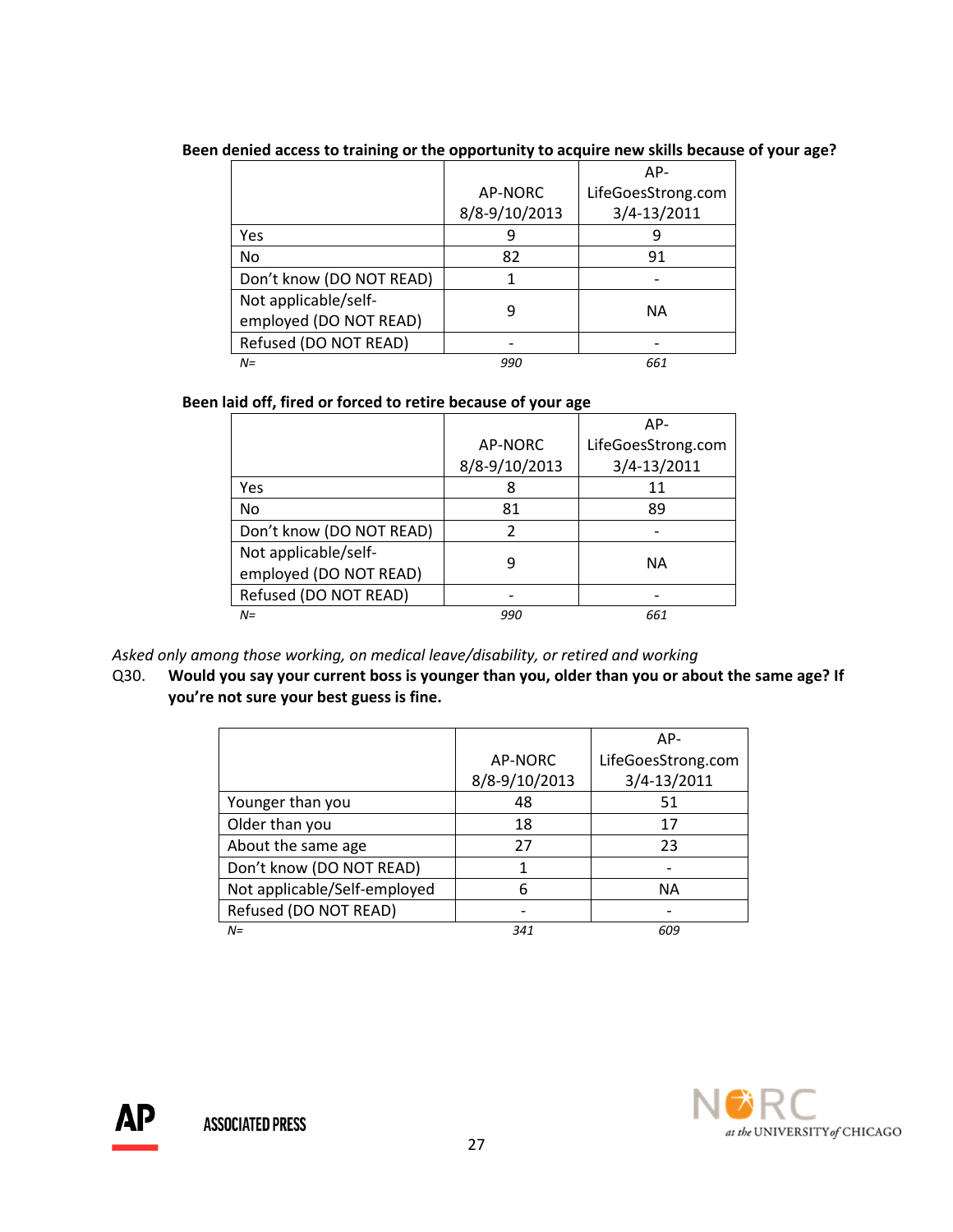## Asked only among those working, on medical leave/disability, or retired and working

Q31. And would you say most of your co-workers are younger than you, older than you or about the same age? If you're not sure your best guess is fine.

|                              |               | $AP-$              |
|------------------------------|---------------|--------------------|
|                              | AP-NORC       | LifeGoesStrong.com |
|                              | 8/8-9/10/2013 | 3/4-13/2011        |
| Younger than you             | 63            | 67                 |
| Older than you               | 4             | 4                  |
| About the same age           | 22            | 21                 |
| Not applicable/no co-workers | 3             | 8                  |
| Don't know (DO NOT READ)     | $\ast$        |                    |
| Not applicable/Self-employed |               | <b>NA</b>          |
| Refused (DO NOT READ)        | $\ast$        |                    |
| $N =$                        | 381           | 609                |

#### PHYSICAL LIMITATIONS

Now we have some questions about your job and the workplace.

Q32. Wording if working or retired and working How much of the time does your job require physical effort?

> Wording if on medical leave/disability, completely retired, retried and looking for work, temporarily unemployed, or not working for other reasons How much of the time did your job require physical effort?

 Would you say almost all of the time, most of the time, some of the time, almost none of the time, or none of the time?

# [HALF SAMPLE ASKED OPTIONS IN REVERSE ORDER]

|                              | AP-NORC       |
|------------------------------|---------------|
|                              | 8/8-9/10/2013 |
| Almost all/Most of the time  | 44            |
| Almost all of the time       | 26            |
| Most of the time             | 19            |
| Some of the time             | 25            |
| Almost none/None of the time | 30            |
| Almost none of the time      | 16            |
| None of the time             | 14            |
| Don't know (DO NOT READ)     | $\ast$        |
| Refused (DO NOT READ)        | $\ast$        |
| N=                           | 1,022         |

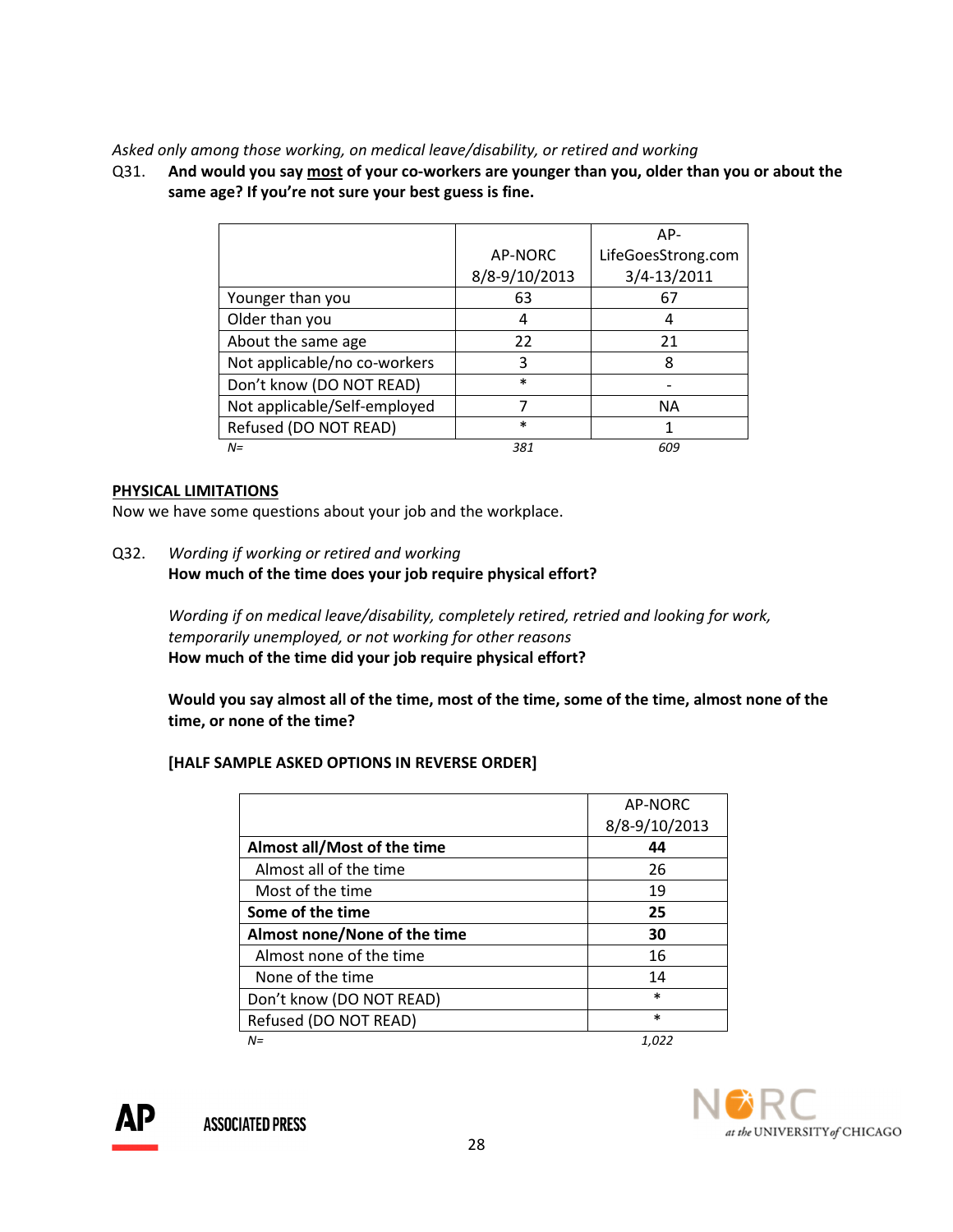## Asked only among those working or retired and working

Q33. How does your ability to complete the physical requirements of your job compare to when you were younger? Would you say it's more difficult, about the same, or easier?

IF R SAYS DIFFICULT: Would you say it's much more difficult or somewhat more difficult? IF R SAYS EASY: Would you say it's much easier or somewhat easier?

|                                   | AP-NORC       |
|-----------------------------------|---------------|
|                                   | 8/8-9/10/2013 |
| Much more/Somewhat more difficult | 36            |
| Much more difficult               | 9             |
| Somewhat more difficult           | 27            |
| Same                              | 52            |
| Somewhat/Much easier              | 10            |
| Somewhat easier                   | 4             |
| Much easier                       | 6             |
| Don't know (DO NOT READ)          | $\ast$        |
| Refused (DO NOT READ)             |               |
| $N =$                             | 367           |

Asked only among those working or retired and working

Q34. How would you say your ability to complete the mental aspects of your job compares to when you were younger? Would you say it's more difficult, about the same, or easier?

IF R SAYS DIFFICULT: Would you say it's much more difficult or somewhat more difficult? IF R SAYS EASY: Would you say it's much easier or somewhat easier?

|                                   | AP-NORC       |
|-----------------------------------|---------------|
|                                   | 8/8-9/10/2013 |
| Much more/Somewhat more difficult | 18            |
| Much more difficult               | 6             |
| Somewhat more difficult           | 13            |
| Same                              | 51            |
| Somewhat/Much easier              | 30            |
| Somewhat easier                   | 12            |
| Much easier                       | 17            |
| Don't know (DO NOT READ)          | 1             |
| Refused (DO NOT READ)             | $\ast$        |
| N=                                | 367           |

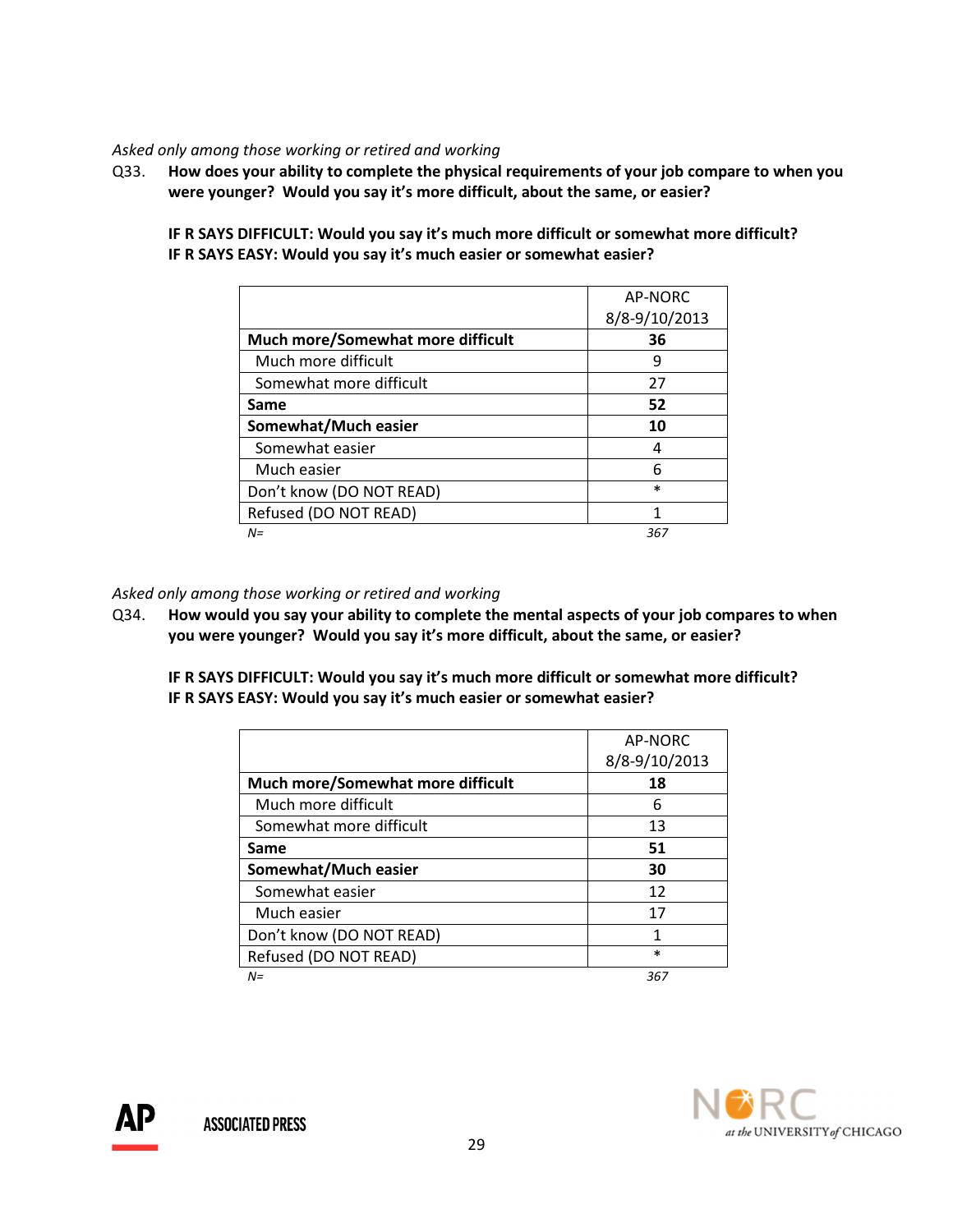Asked of all

Q35A. In general, would you say that you feel younger than your age, older than your age, or would you say you feel about your age?

IF R SAYS YOUNGER: Is that a lot younger than your age or a little younger than your age? IF R SAYS OLDER: Is that a lot older than your age or a little older than your age?

|                          | AP-NORC       |
|--------------------------|---------------|
|                          | 8/8-9/10/2013 |
| A lot/A little younger   | 60            |
| A lot younger            | 29            |
| A little younger         | 31            |
| About your age           | 33            |
| A little/A lot older     | 6             |
| A little older           | 3             |
| A lot older              | 3             |
| Don't know (DO NOT READ) | 1             |
| Refused (DO NOT READ)    | $\ast$        |
| $N =$                    | 1.024         |

# Q35B. At what age do you think the average person becomes old?

# [OPEN ENDED, 18-100 ACCEPTED]

|                                                | AP-NORC       |
|------------------------------------------------|---------------|
|                                                | 8/8-9/10/2013 |
| Less than 70 years old                         | 25            |
| 70-84 years old                                | 41            |
| 85 years old and older                         | 9             |
| Mean                                           | 71.5          |
| Median                                         | 70            |
| Depends on the individual person (DO NOT READ) | 20            |
| Don't know (DO NOT READ)                       | 5             |
| Refused (DO NOT READ)                          | 1             |
| $N =$                                          | 1.024         |



АP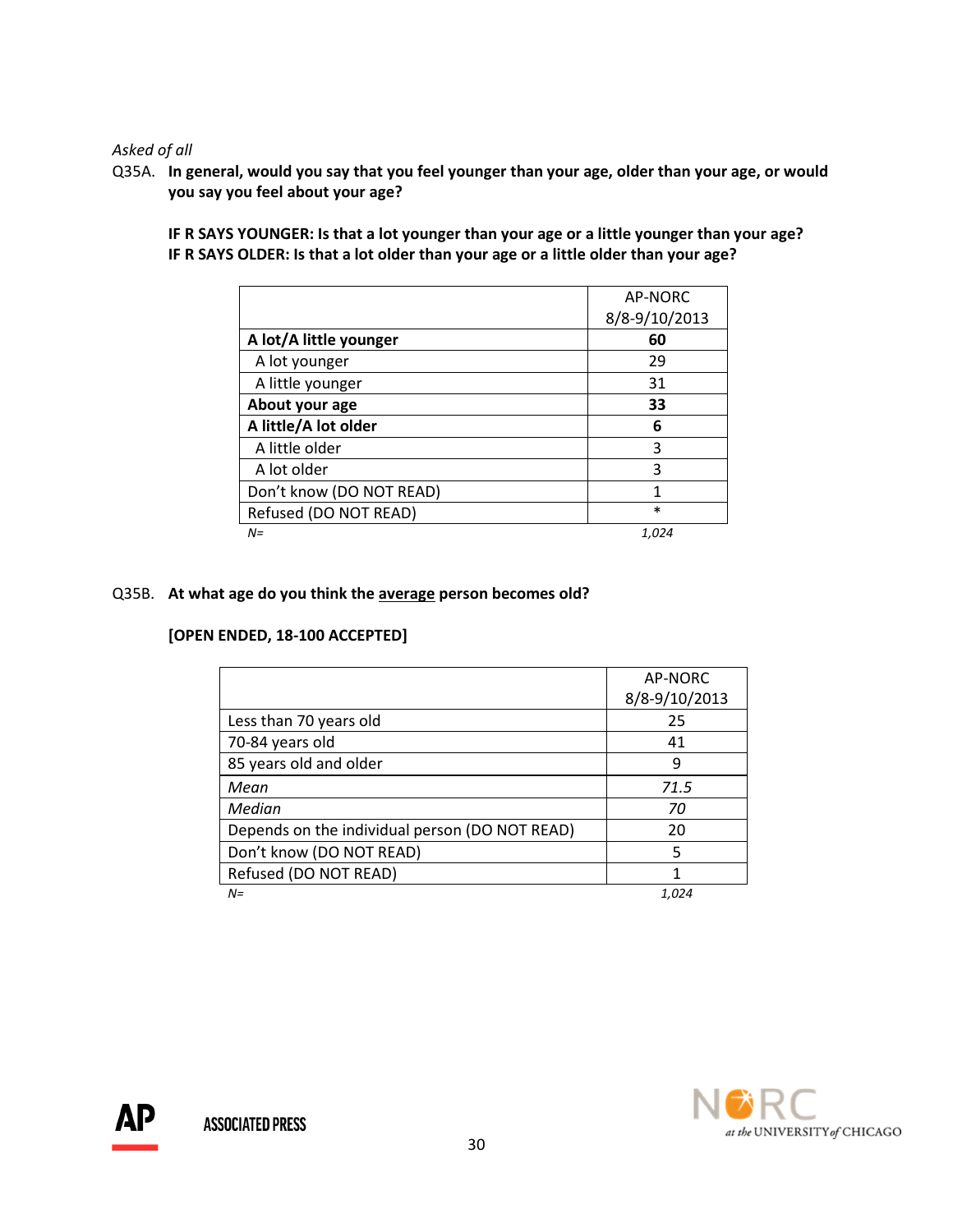Q36. Are you currently the primary caretaker for a family member or close friend, or not? This can include older people like a parent or elderly neighbor, people your age, or younger people like a child or grandchild.

|                          | AP-NORC       |
|--------------------------|---------------|
|                          | 8/8-9/10/2013 |
| Yes                      | 29            |
| No                       | 71            |
| Don't know (DO NOT READ) | $\ast$        |
| Refused (DO NOT READ)    |               |
| $N =$                    | 1.024         |

#### Q37. Are you the primary source of financial support for anyone or not?

 INTERVIEWER, IF NECESSARY: Please do not include yourself. Do include your spouse, partner and children if you are their primary source of financial support.

|                          | AP-NORC       |
|--------------------------|---------------|
|                          | 8/8-9/10/2013 |
| Yes                      | 30            |
| No                       | 70            |
| Don't know (DO NOT READ) |               |
| Refused (DO NOT READ)    | $\ast$        |
| $N =$                    |               |

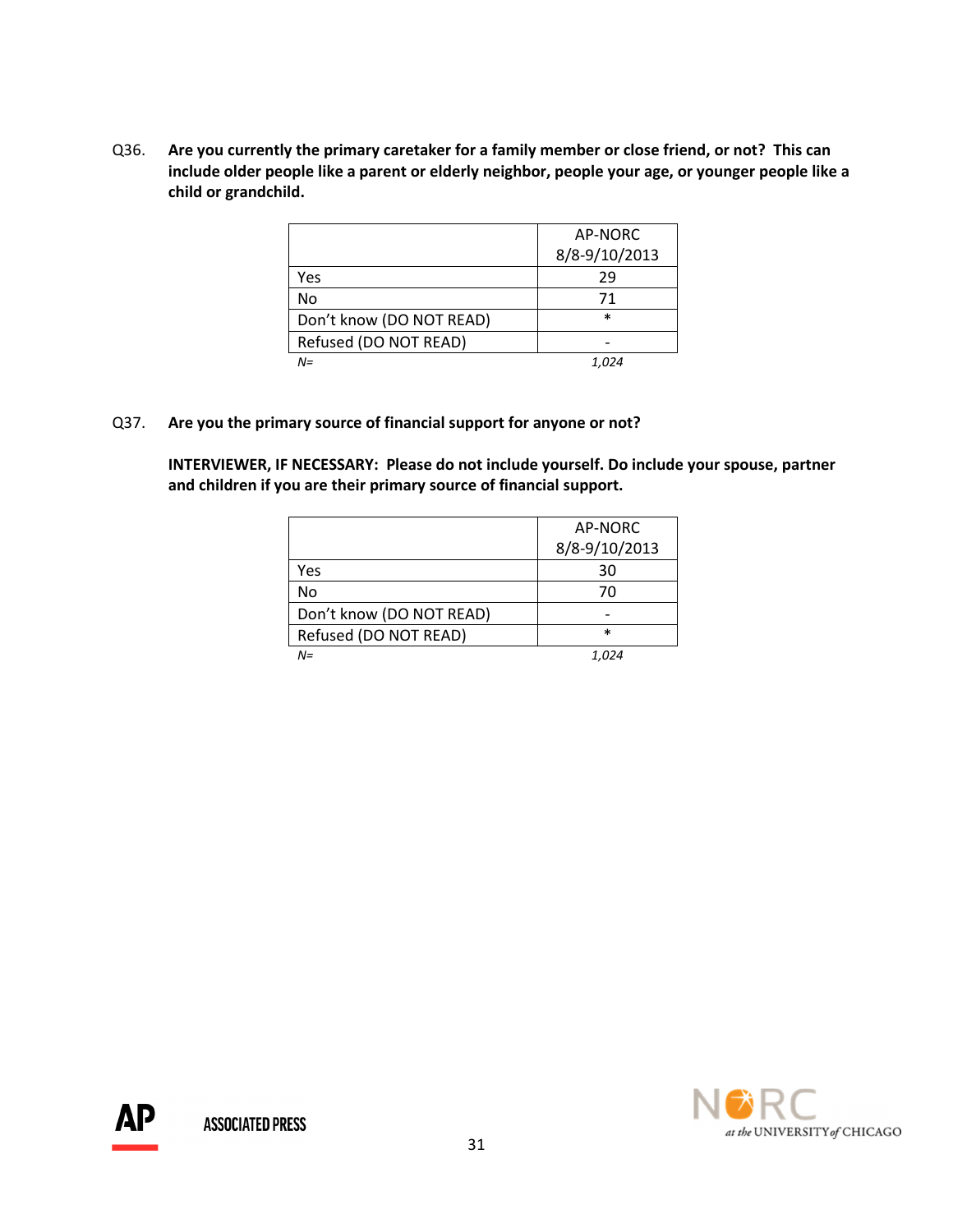Q38. Wording if working, on medical leave/disability, retired and working, retired and looking for work, temporarily unemployed, or not working for other reasons What kind of work do you do, that is what is your occupation? Is it… [READ LIST UNTIL RESPONDENT SAYS "YES"]

 Wording if completely retired What kind of work did you do, that is what was your occupation?

Was it… [LIST READ UNTIL RESPONDENT SAID "YES"]

INTERVIEWER: IF RETIRED/TEMPORARILY UNEMPLOYED: Tell me about the kind of job you held for most of your career.

|                               | AP-NORC       |
|-------------------------------|---------------|
|                               | 8/8-9/10/2013 |
| Management                    | 15            |
| <b>Professional services</b>  | 20            |
| Sales or retail               | 7             |
| Clerical                      | 6             |
| <b>Public service</b>         | 13            |
| Service                       | 16            |
| Manufacturing                 | 9             |
| Construction                  | 6             |
| Technology                    | 3             |
| <b>Farming or Agriculture</b> | 1             |
| Other [SPECIFY]               | $\mathfrak z$ |
| Don't know (DO NOT READ)      | $\ast$        |
| Refused (DO NOT READ)         | $\ast$        |
| $N =$                         | 1,022         |



ДP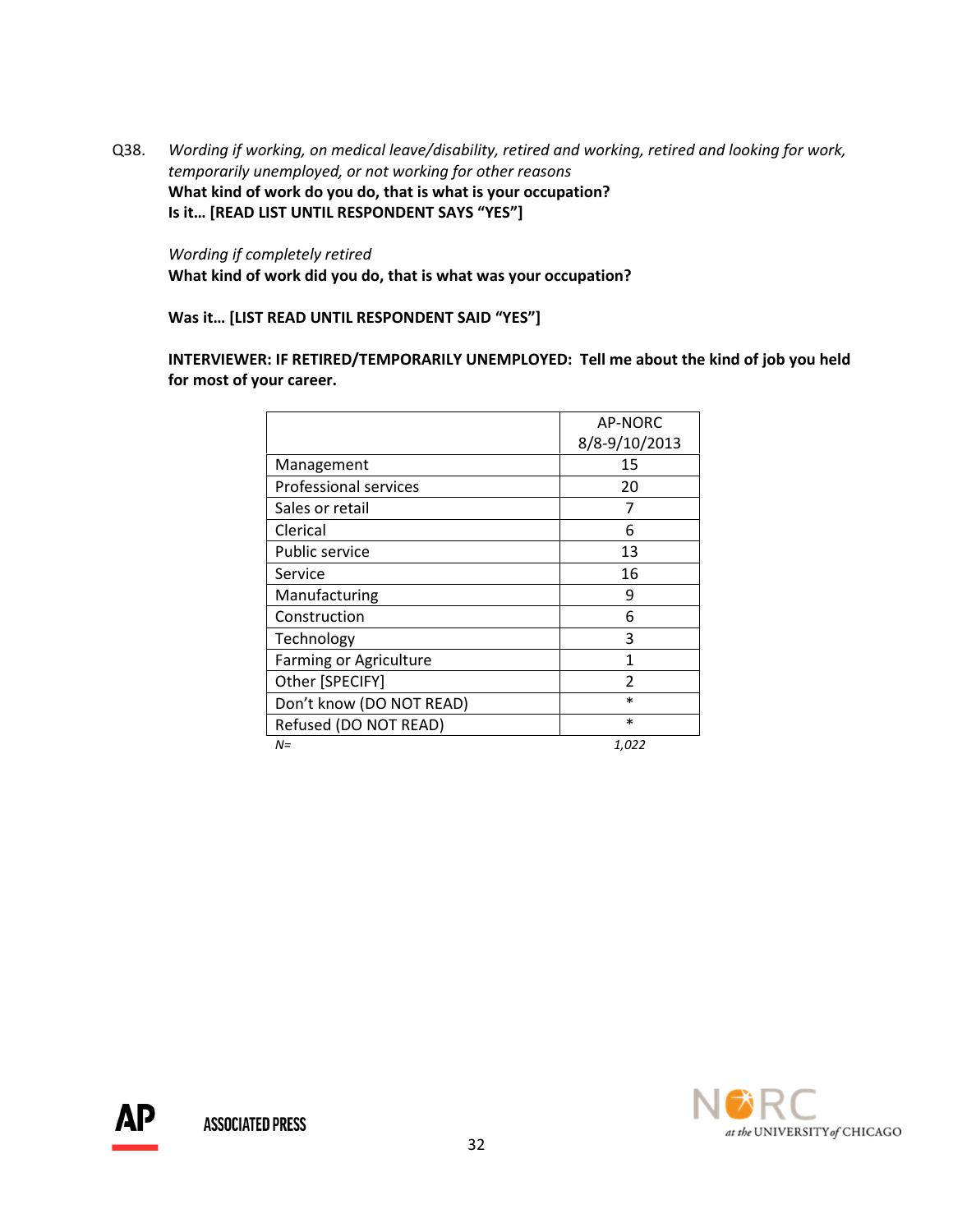Q39. Wording if working or retired and working

On your current job, are you covered by a union or employee association contract, or not?

 Wording if on medical leave/disability, completely retired, retired and looking for work, temporarily unemployed, or not working for other reasons

 On your most recent job, were you covered by a union or employee association contract, or not?

|                          | AP-NORC       |
|--------------------------|---------------|
|                          | 8/8-9/10/2013 |
| Yes                      | 24            |
| No                       | 75            |
| Don't know (DO NOT READ) |               |
| Refused (DO NOT READ)    |               |
| N=                       | 1.022         |

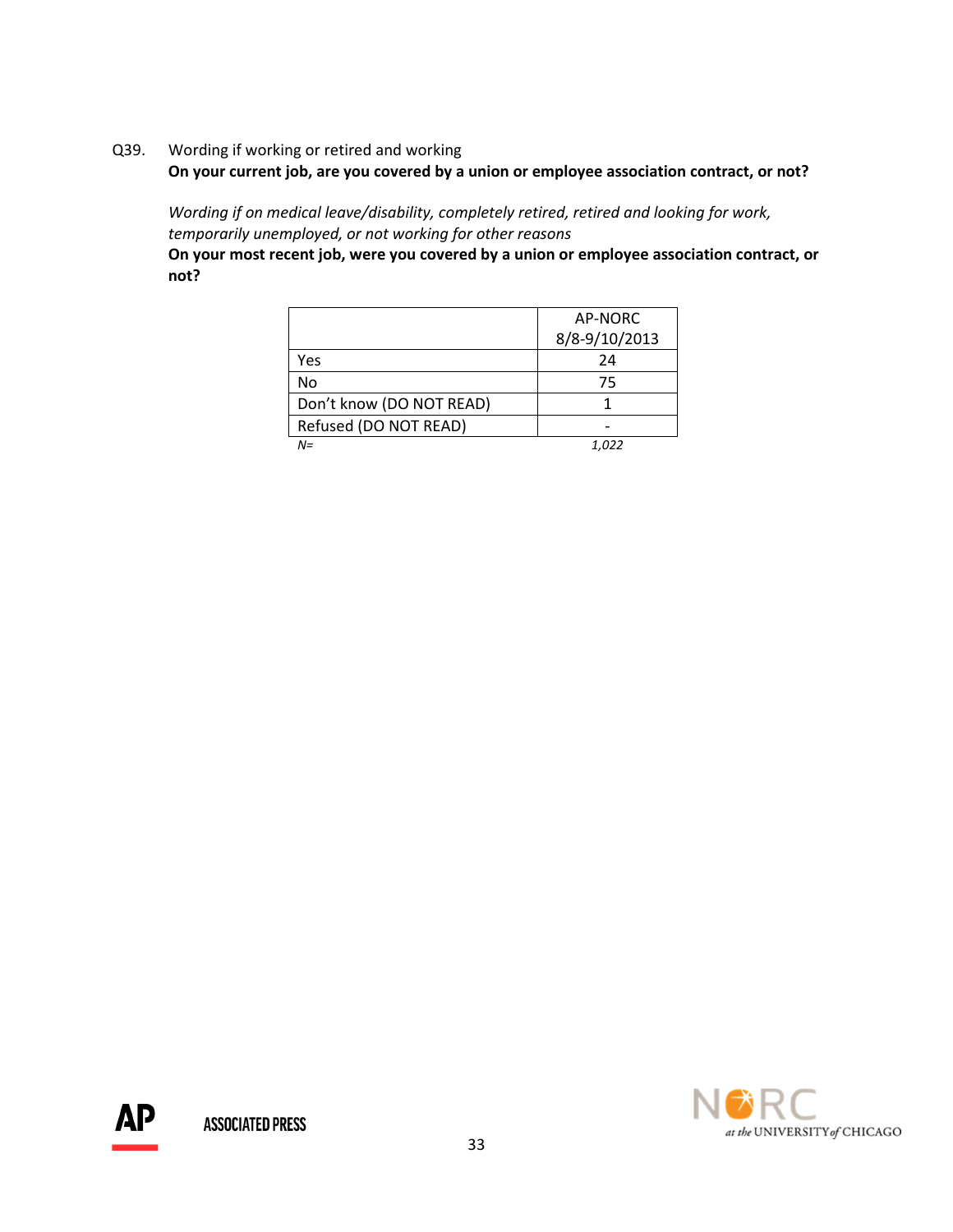## DEMOGRAPHIC PROFILE

The following questions are for classification purposes only. Be assured that your responses will be combined with those of other participants to this survey.

# D1. Do you consider yourself a Democrat, a Republican, an Independent or none of these?

|                          | AP-NORC       |
|--------------------------|---------------|
|                          | 8/8-9/10/2013 |
| Democrat                 | 37            |
| Republican               | 24            |
| Independent              | 24            |
| None of these            | 13            |
| Don't know (DO NOT READ) |               |
| Refused (DO NOT READ)    |               |

- D2d. IF "Democrat," ASK: Do you consider yourself a strong or moderate Democrat?
- D2r. IF "Republican," ASK: Do you consider yourself a strong or moderate Republican?
- D2i. IF "INDEPENDENT" OR "NONE," DK OR REFUSED ASK: Do you lean more toward the Democrats or the Republicans?

|                                     | AP-NORC       |
|-------------------------------------|---------------|
|                                     | 8/8-9/10/2013 |
| <b>Total Democrat</b>               | 48            |
| Democrat - strong                   | 21            |
| Democrat - moderate                 | 16            |
| Democratic - unknown intensity      | $\ast$        |
| Ind./None/DK/Ref. - lean Democratic | 11            |
| <b>Total Republican</b>             | 38            |
| Republican - strong                 | 11            |
| Republican - moderate               | 12            |
| Republican - unknown intensity      | 1             |
| Ind./None/DK/Ref. - lean Republican | 14            |
| [VOL] Independent - don't lean      | 11            |
| [VOL] None - don't lean             | $\ast$        |
| [VOL] Other                         | 1             |
| Don't know (DO NOT READ)            | $\ast$        |
| Refused (DO NOT READ)               | 1             |

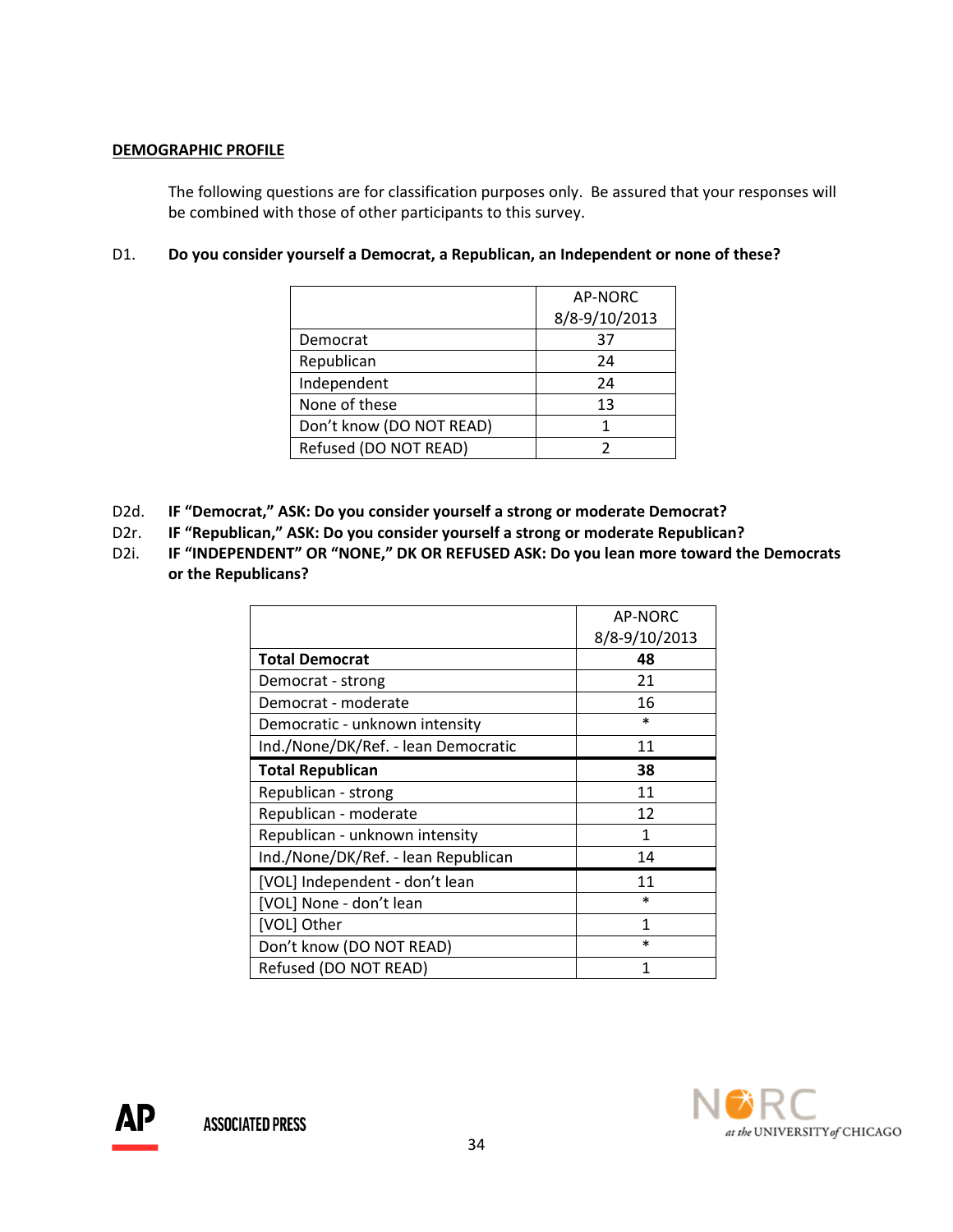D3. Generally speaking, do you consider yourself a liberal, moderate, or conservative?

|                          | AP-NORC       |
|--------------------------|---------------|
|                          | 8/8-9/10/2013 |
| Liberal - strongly       | 11            |
| Liberal - somewhat       | 13            |
| Conservative - strongly  | 21            |
| Conservative - somewhat  | 21            |
| Moderate                 | 28            |
| Don't know (DO NOT READ) | ঽ             |
| Refused (DO NOT READ)    |               |

 IF "Liberal," ASK: Would you say you are strongly or somewhat liberal? IF "Conservative," ASK: Would you say you are strongly or somewhat conservative?

## D6. What is your marital status? Are you…

|                               | AP-NORC       |
|-------------------------------|---------------|
|                               | 8/8-9/10/2013 |
| Married/Living as married/Co- | 61            |
| habitating                    |               |
| Separated                     | 2             |
| Divorced                      | 14            |
| Widowed, or                   | 15            |
| Never married                 |               |
| Don't know (DO NOT READ)      | $\ast$        |
| Refused (DO NOT READ)         | $\ast$        |

# DParent: Are you the parent or guardian of a child under 18 years of age or not?

|                          | AP-NORC       |
|--------------------------|---------------|
|                          | 8/8-9/10/2013 |
| Yes                      | 14            |
| No                       | 86            |
| Don't know (DO NOT READ) |               |
| Refused (DO NOT READ)    | $\ast$        |



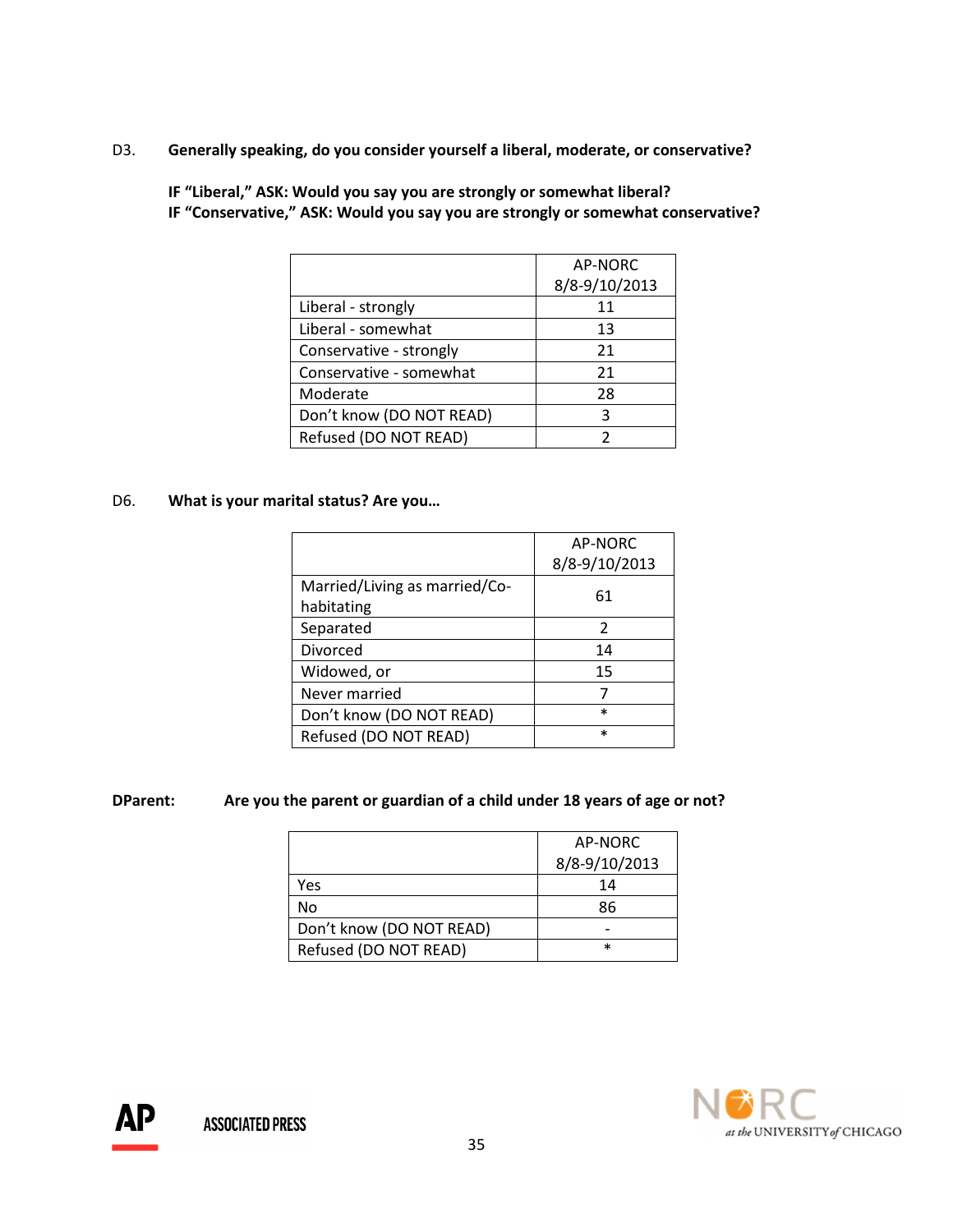# D7. What is the last grade of school you completed?

|                                | <b>AP-NORC</b> |
|--------------------------------|----------------|
|                                | 8/8-9/10/2013  |
| Less than high school graduate | 12             |
| High school graduate           | 34             |
| Technical/trade school         | २              |
| Some college                   | 17             |
| College graduate               | 18             |
| Some college graduate school   | $\mathcal{P}$  |
| Graduate degree                | 14             |
| Don't know (DO NOT READ)       | $\ast$         |
| Refused (DO NOT READ)          | $\ast$         |

# D8. Age

|            | AP-NORC       |
|------------|---------------|
|            | 8/8-9/10/2013 |
| 50-54      | 22            |
| 55-59      | 20            |
| 60-64      | 17            |
| $65+$      | 39            |
| Don't know | $\ast$        |
| Refused    |               |

# D9. Which one of the following best describes where you live?

|                          | AP-NORC<br>8/8-9/10/2013 |
|--------------------------|--------------------------|
|                          |                          |
| Urban area               | 24                       |
| Suburban area            | 41                       |
| Rural area               | 34                       |
| Don't know (DO NOT READ) |                          |
| Refused (DO NOT READ)    | $\ast$                   |



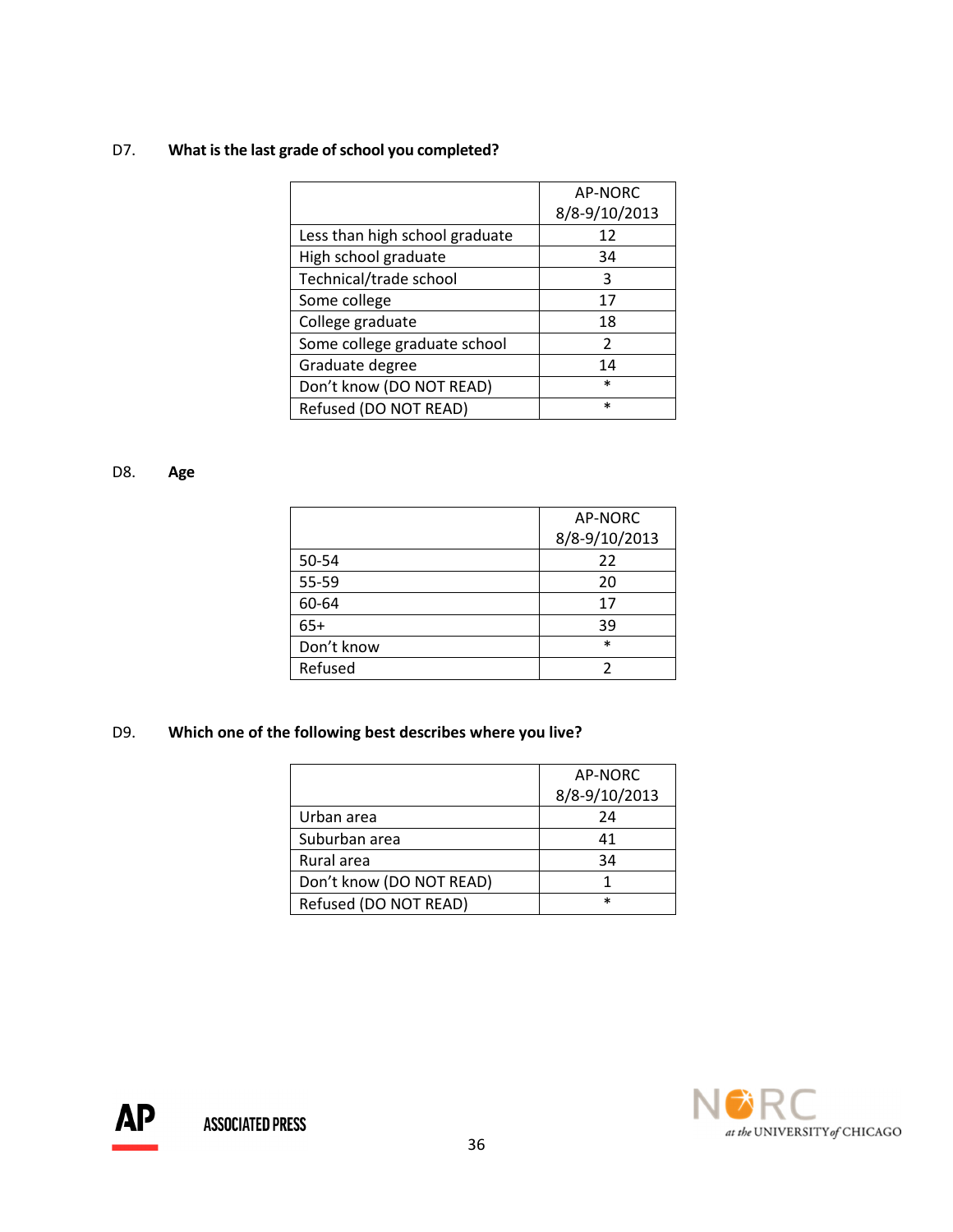## D12. Are you of Hispanic, Latino, or Spanish origin?

|                          | AP-NORC       |
|--------------------------|---------------|
|                          | 8/8-9/10/2013 |
| Yes                      |               |
| No                       | 91            |
| Don't know (DO NOT READ) | $\ast$        |
| Refused (DO NOT READ)    | $\ast$        |

## If Hispanic, Latin or Spanish origin (D12), ASK:

D13. In addition to being of Hispanic, Latino, or Spanish origin what race or races do you consider yourself to be? [DO NOT READ. ACCEPT MULTIPLE RESPONSES.]

## If not Hispanic/Latino/Spanish in D12, ASK:

D14. What race or races do you consider yourself to be? [DO NOT READ. ACCEPT MULTIPLE RESPONSES.]

ONLY IF RESPONDENT NEEDS "PROMPTING," INTERVIEWER SHOULD READ: Are you White, Black, Asian or some other race? BUT THE RESPONSE ARE STILL CODED INTO THE MATRIX BELOW.

|                                | AP-NORC       |
|--------------------------------|---------------|
|                                | 8/8-9/10/2013 |
| White, Caucasian               | 74            |
| Black, African-American, Negro | 10            |
| American Indian, Alaska Native | $\mathcal{P}$ |
| Asian Indian                   | $\ast$        |
| Native Hawaiian                | 1             |
| Chinese                        | $\ast$        |
| Guamanian or Chamorro          |               |
| Filipino                       | $\ast$        |
| Samoan                         |               |
| Japanese                       | $\ast$        |
| Korean                         |               |
| Vietnamese                     |               |
| Other Asian                    | $\ast$        |
| <b>Other Pacific Islander</b>  | $\ast$        |
| [VOL] Spanish, Hispanic, or    | ٩             |
| Latino                         |               |
| Some other race [SPECIFY]      | 1             |
| Don't know (DO NOT READ)       | $\ast$        |
| Refused (DO NOT READ)          | 3             |



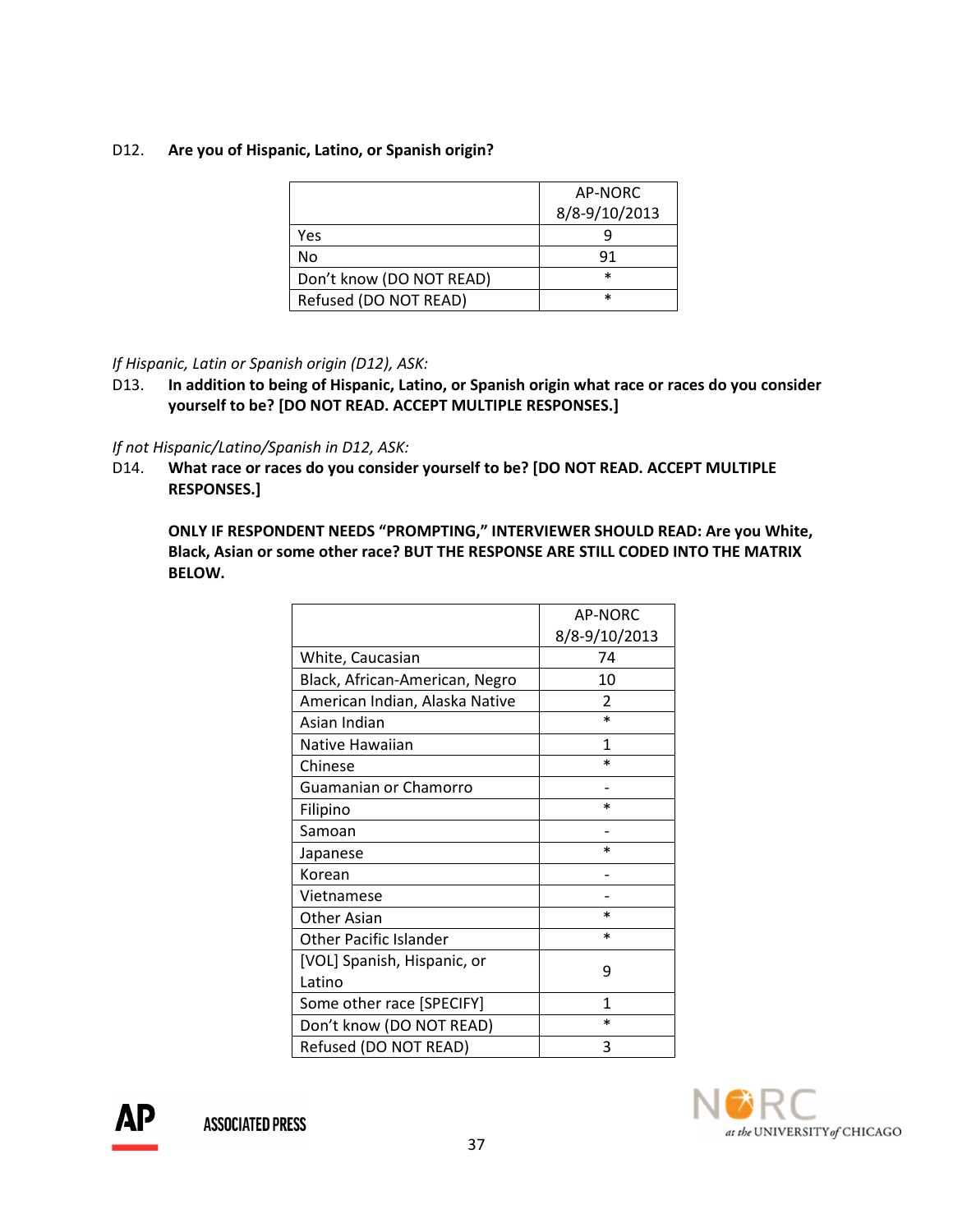# D16. And on how many different cell-phone numbers, if any, could I have reached you for this call?

|                          | AP-NORC       |
|--------------------------|---------------|
|                          | 8/8-9/10/2013 |
| None                     | 14            |
| One line                 | 73            |
| Two lines                | q             |
| Three or more            | ς             |
| Don't know (DO NOT READ) | $\ast$        |
| Refused (DO NOT READ)    |               |

D17. How many different landline telephone numbers, if any, are there in your home that I could have reached you on for this call? This includes listed or unlisted numbers. To answer this question, please don't count cell phones or landlines used ONLY for faxes or modems.

| AP-NORC       |
|---------------|
| 8/8-9/10/2013 |
| 23            |
| 72            |
|               |
|               |
| $\ast$        |
| $\ast$        |
|               |

# If D16>0 and D17>0 ask D18, else skip to D19

D18. Generally speaking, would you say you use your landline phone most of the time, your cell phone most of the time, or would you say you use both about equally?

|                          | AP-NORC       |
|--------------------------|---------------|
|                          | 8/8-9/10/2013 |
| Landline                 | 37            |
| Cell phone               | 27            |
| Both equally             | 36            |
| Don't know (DO NOT READ) | $\ast$        |
| Refused (DO NOT READ)    | $\ast$        |



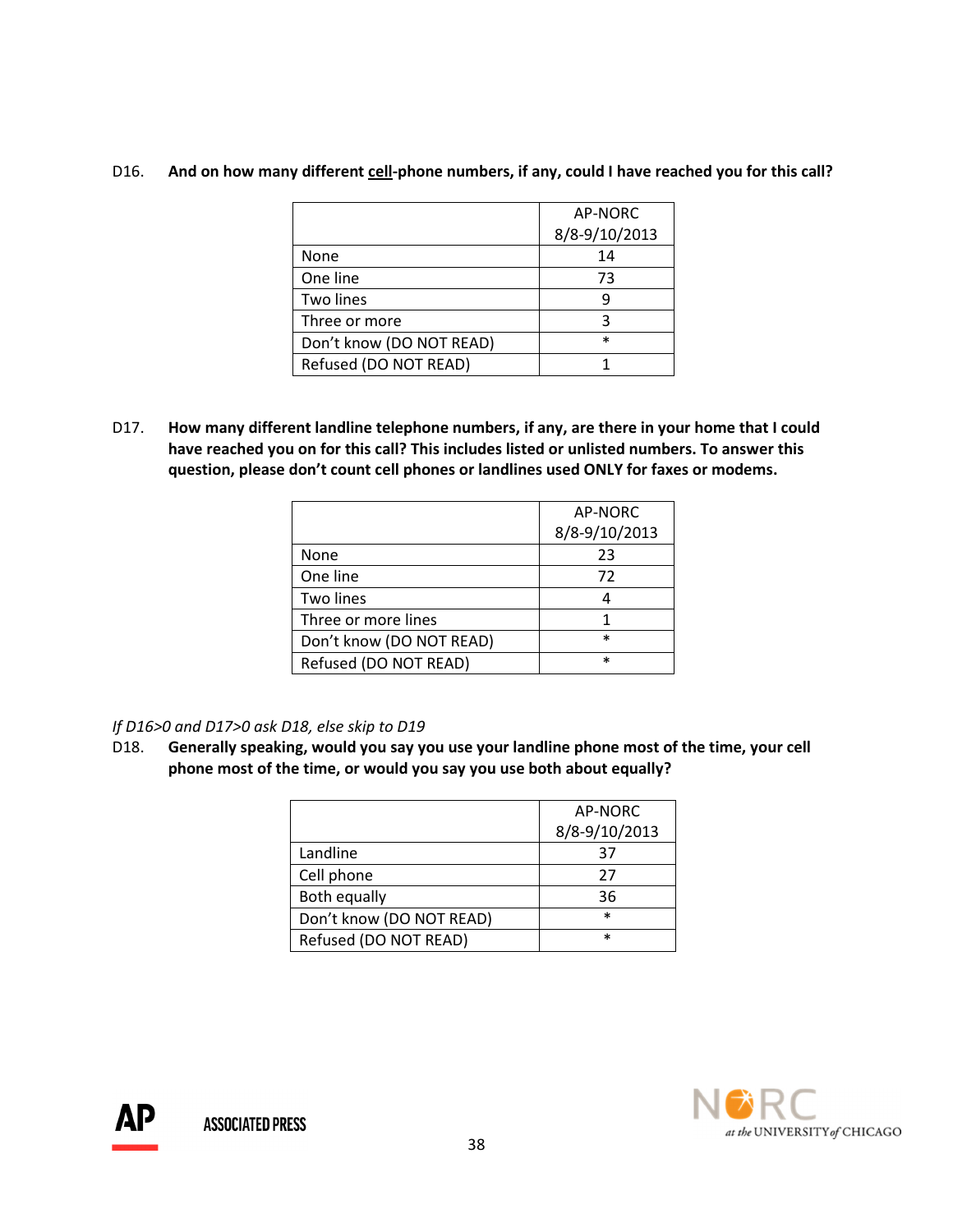## Asked of cell phone frame only

D19. How many adults, in addition to you, carry and use this cell phone at least once a week or more?

|                          | AP-NORC       |
|--------------------------|---------------|
|                          | 8/8-9/10/2013 |
| None                     | 68            |
| One line                 | 23            |
| Two lines                |               |
| Three or more            | 2             |
| Don't know (DO NOT READ) | $\ast$        |
| Refused (DO NOT READ)    | $\ast$        |

# DProgPart. In the past 12 months…

## [INSERT ITEM, RANDOMIZE ORDER]

|                                                                                                                                |     |    | Don't  |         |
|--------------------------------------------------------------------------------------------------------------------------------|-----|----|--------|---------|
| AP-NORC 8/8-9/10/2013                                                                                                          | Yes | Nο | know   | Refused |
| Have you or anyone in your household received food<br>stamps, or not?                                                          | 10  | 90 |        |         |
| Have you or anyone in your household received<br>Supplemental security income (SSI), or not?                                   | 8   | 91 |        | $\ast$  |
| Have you or anyone in your household received Social<br>Security Disability (SSDI) or any other form of disability, or<br>not? | 18  | 82 | $\ast$ | $\ast$  |
| Have you or anyone in your household received assistance<br>to pay for utility bills, or not?                                  | 5   | 95 | $\ast$ |         |
| Have you or anyone in your household received free or<br>reduced medical care?                                                 | 17  | 82 |        | $\ast$  |

Ins1. The next questions are about health insurance. Please include health insurance obtained through employment or purchased directly as well as government programs like Medicare and Medicaid that provide medical care or help pay medical bills. Are you covered by any kind of health insurance or some other kind of health care plan or not?

|                          | AP-NORC       |
|--------------------------|---------------|
|                          | 8/8-9/10/2013 |
| Yes                      | 85            |
| No                       | 14            |
| Don't know (DO NOT READ) | $\ast$        |
| Refused (DO NOT READ)    | $\ast$        |



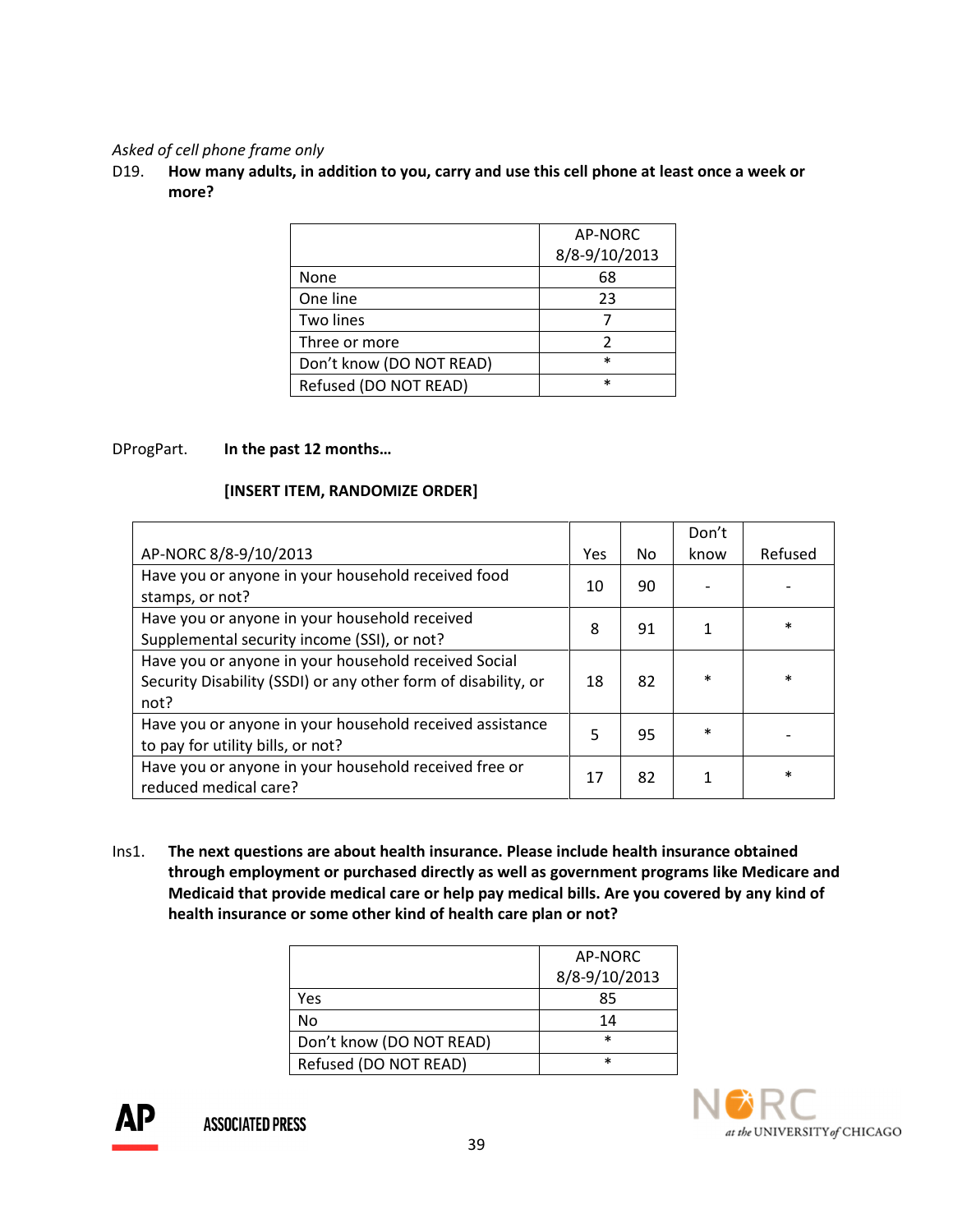Asked among those saying "Yes," "Don't know" or "Refused" in Ins1

Ins2. What kind of health insurance or health care coverage do you have? Is it Medicare, Medicaid, private insurance that you buy through your employer or on your own, or some other type?

|                                          | AP-NORC       |
|------------------------------------------|---------------|
|                                          | 8/8-9/10/2013 |
| Medicare                                 | 17            |
| Medicaid                                 | 3             |
| Private                                  | 42            |
| Some other type                          | 8             |
| Both Medicare and private (DO NOT READ)  | 23            |
| Both Medicare and Medicaid (DO NOT READ) | 4             |
| Don't know (DO NOT READ)                 | 2             |
| Refused (DO NOT READ)                    |               |
| $N =$                                    | 934           |

D20. Does your total household [IF SINGLE: "PERSONAL"] income fall below \$50,000 dollars, or is it \$50,000 or higher?

INTERVIEWER NOTE: If asked, this is 'yearly' household income

|                          | AP-NORC       |
|--------------------------|---------------|
|                          | 8/8-9/10/2013 |
| Below \$50,000           | 47            |
| \$50,000                 | 44            |
| Don't know (DO NOT READ) |               |
| Refused (DO NOT READ)    |               |



АP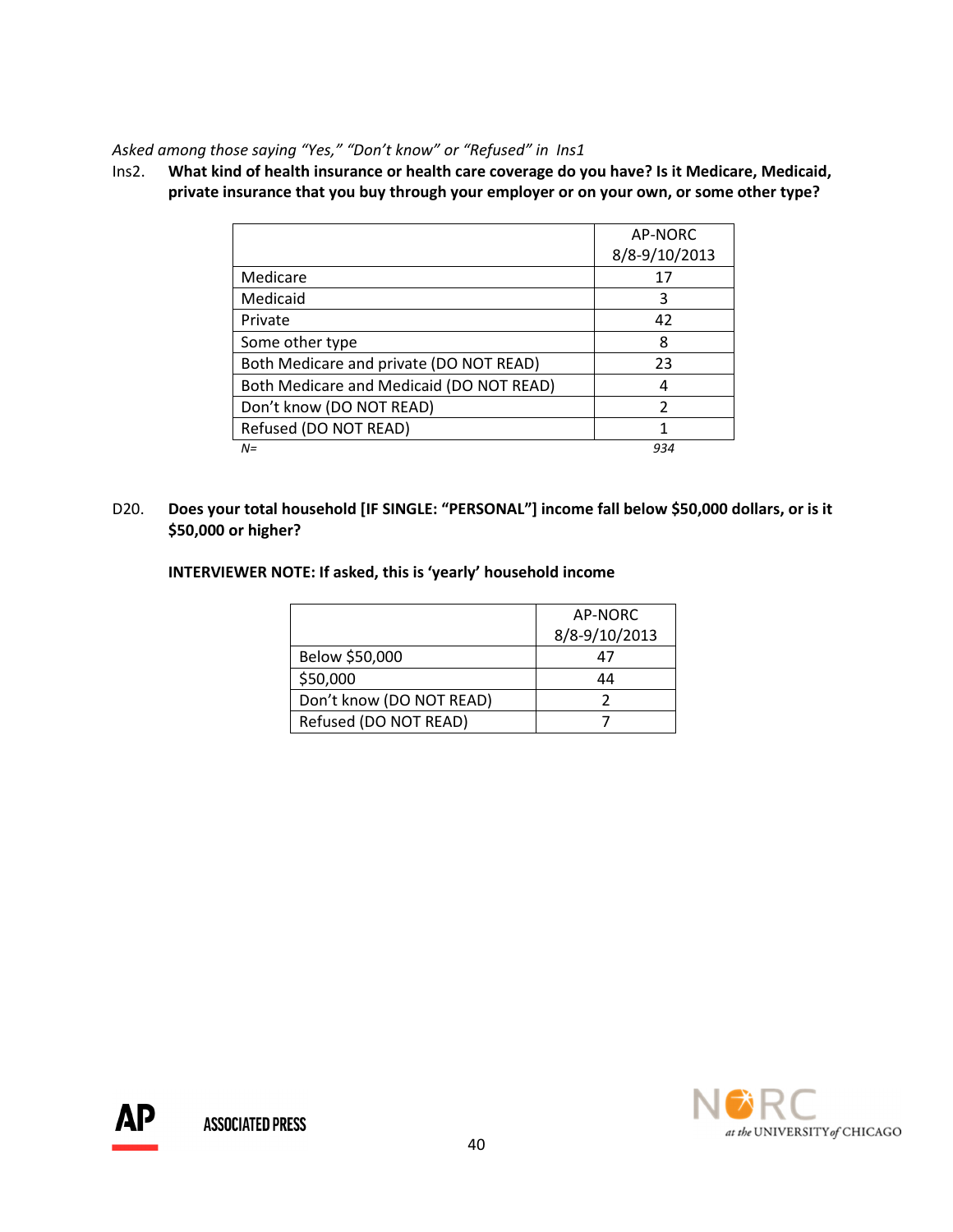Asked if "BELOW \$50K IN D20"

D21. And in which group does your total household [IF SINGLE: "PERSONAL"] income fall? READ LIST

# Asked if "\$50K OR HIGHER IN D20"

D22. And in which group does your total household [IF SINGLE: "PERSONAL"] income fall? READ LIST

|                              | AP-NORC       |
|------------------------------|---------------|
|                              | 8/8-9/10/2013 |
| Under \$10,000               |               |
| \$10,000 to under \$20,000   | 12            |
| \$20,000 to under \$30,000   | 11            |
| \$30,000 to under \$40,000   | 8             |
| \$40,000 to under \$50,000   | 8             |
| \$50,000 to under \$75,000   | 17            |
| \$75,000 to under \$100,000  | 11            |
| \$100,000 to under \$150,000 | 10            |
| \$150,000 or more            | 8             |
| Don't know (DO NOT READ)     | $\mathcal{P}$ |
| Refused (DO NOT READ)        | 5             |

# D24. [INTERVIEWER RECORD] Respondent's Gender:

|                          | AP-NORC       |
|--------------------------|---------------|
|                          | 8/8-9/10/2013 |
| Male                     | 46            |
| Female                   | 54            |
| Don't know (DO NOT READ) |               |
| Refused (DO NOT READ)    |               |